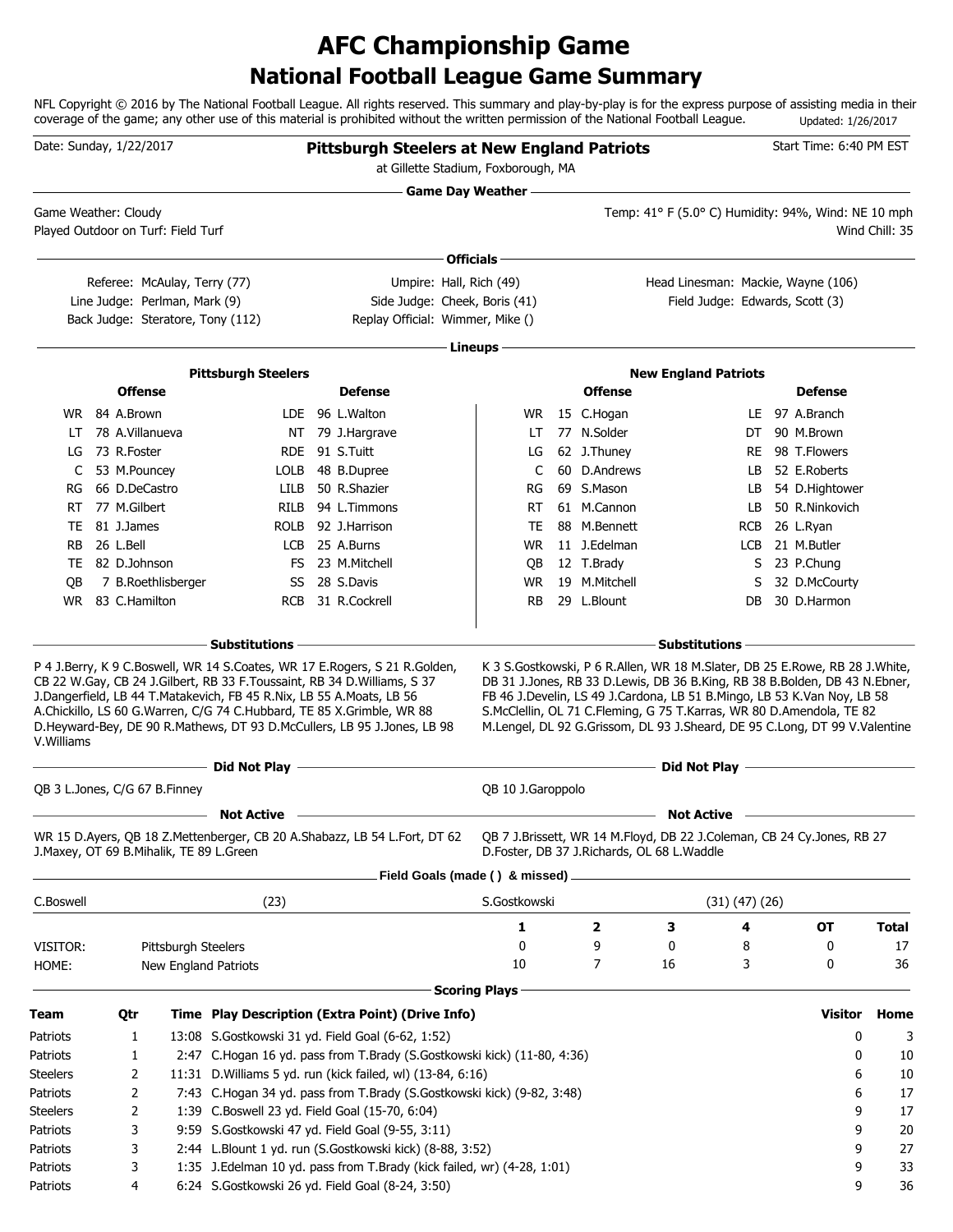# **National Football League Game Summary AFC Championship Game**

NFL Copyright © 2016 by The National Football League. All rights reserved. This summary and play-by-play is for the express purpose of assisting media in their coverage of the game; any other use of this material is prohibited without the written permission of the National Football League. Updated: 1/26/2017

Paid Attendance: 66,829 Time: 3:05 Steelers 4 3:36 C.Hamilton 30 yd. pass from B.Roethlisberger (B.Roethlisberger-D.Williams pass) (9-75, 2:48) 17 36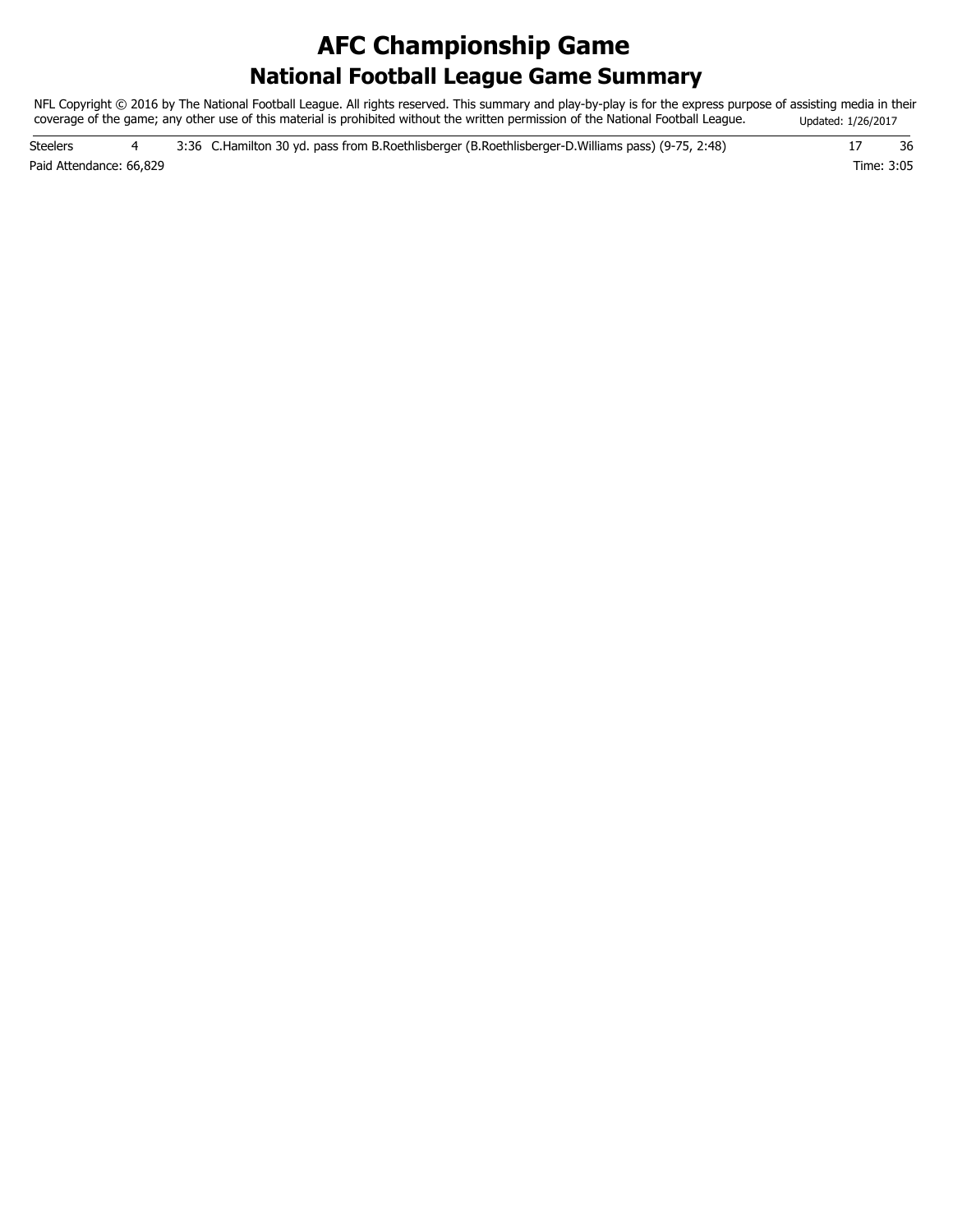# **Final Individual Statistics**

|                             |            | <b>Pittsburgh Steelers</b> |                   |              |                    |             |                    |                      |             |                        |                |                   |              | <b>New England Patriots</b> |                |                |              |
|-----------------------------|------------|----------------------------|-------------------|--------------|--------------------|-------------|--------------------|----------------------|-------------|------------------------|----------------|-------------------|--------------|-----------------------------|----------------|----------------|--------------|
| <b>RUSHING</b>              |            |                            | <b>ATT</b>        | <b>YDS</b>   | <b>AVG</b>         | LG          | TD                 | <b>RUSHING</b>       |             |                        |                |                   | <b>ATT</b>   | <b>YDS</b>                  | <b>AVG</b>     | LG             | <b>TD</b>    |
| D.Williams                  |            |                            | 14                | 34           | 2.4                | 15          | 1                  | L.Blount             |             |                        |                |                   | 16           | 47                          | 2.9            | 18             | $\mathbf{1}$ |
| L.Bell                      |            |                            | 6                 | 20           | 3.3                | 6           | 0                  | D.Lewis              |             |                        |                |                   | 6            | 11                          | 1.8            | 8              | 0            |
|                             |            |                            |                   |              |                    |             |                    | J.White              |             |                        |                |                   | 1            | $\mathbf 0$                 | 0.0            | 0              | 0            |
|                             |            |                            |                   |              |                    |             |                    | T.Brady              |             |                        |                |                   | 4            | -1                          | -0.3           | 2              | 0            |
| Total                       |            |                            | 20                | 54           | 2.7                | 15          | 1                  | Total                |             |                        |                |                   | 27           | 57                          | 2.1            | 18             | 1            |
| <b>PASSING</b>              | <b>ATT</b> | <b>CMP</b>                 | <b>YDS</b>        | SK/YD        | TD                 | LG IN       | RT                 | <b>PASSING</b>       |             |                        | ATT            | <b>CMP</b>        | <b>YDS</b>   | SK/YD TD                    |                | LG IN          | <b>RT</b>    |
| <b>B.Roethlisberger</b>     | 47         | 31                         | 314               | 0/0          | $\mathbf{1}$<br>30 | 1           | 83.1               | T.Brady              |             |                        | 42             | 32                | 384          | 2/10                        | 3              | 41<br>0        | 127.5        |
| Total                       | 47         | 31                         | 314               | 0/0          | 30<br>1            | 1           | 83.1               | Total                |             |                        | 42             | 32                | 384          | 2/10                        | 3              | 41<br>0        | 127.5        |
| <b>PASS RECEIVING</b>       |            | <b>TAR</b>                 | <b>REC</b>        | <b>YDS</b>   | <b>AVG</b>         | LG          | TD                 |                      |             | <b>PASS RECEIVING</b>  |                | <b>TAR</b>        | <b>REC</b>   | <b>YDS</b>                  | <b>AVG</b>     | LG             | <b>TD</b>    |
| A.Brown                     |            | 9                          | 7                 | 77           | 11.0               | 18          | 0                  | C.Hogan              |             |                        |                | 12                | 9            | 180                         | 20.0           | 39             | $\mathbf 2$  |
| E.Rogers                    |            | 10                         | 7                 | 66           | 9.4                | 19          | 0                  | J.Edelman            |             |                        |                | 10                | 8            | 118                         | 14.8           | 41             | 1            |
| D.Williams                  |            | 7                          | 7                 | 51           | 7.3                | 10          | 0                  | M.Bennett            |             |                        |                | 5                 | 5            | 32                          | 6.4            | 12             | 0            |
| J.James                     |            | 7                          | 5                 | 48           | 9.6                | 18          | 0                  | J.White              |             |                        |                | 4                 | 3            | 8                           | 2.7            | 5              | 0            |
| C.Hamilton                  |            | 5                          | 2                 | 37           | 18.5               | 30          | 1                  | D.Amendola           |             |                        |                | 2                 | 2            | 12                          | 6.0            | 8              | 0            |
| S.Coates                    |            | 5                          | 2                 | 34           | 17.0               | 30          | 0                  | D.Lewis              |             |                        |                | 2                 | 2            | 8                           | 4.0            | 5              | 0            |
| D.Johnson                   |            | 1                          | 1                 | 1            | 1.0                | 1           | 0                  | J.Develin            |             |                        |                | 1                 | $\mathbf{1}$ | 13                          | 13.0           | 13             | 0            |
| D.Heyward-Bey               |            | 2                          | 0                 | 0            | 0.0                | 0           | 0                  | L.Blount             |             |                        |                | 1                 | 1            | 8                           | 8.0            | 8              | 0            |
| R.Nix                       |            | 1                          | 0                 | 0            | 0.0                | 0           | 0                  | M.Mitchell           |             |                        |                | 4                 | 1            | 5                           | 5.0            | 5              | 0            |
| Total                       |            | 47                         | 31                | 314          | 10.1               | 30          | 1                  | Total                |             |                        |                | 41                | 32           | 384                         | 12.0           | 41             | 3            |
| <b>INTERCEPTIONS</b>        |            |                            | <b>NO</b>         | <b>YDS</b>   | <b>AVG</b>         | LG          | TD                 |                      |             | <b>INTERCEPTIONS</b>   |                |                   | <b>NO</b>    | <b>YDS</b>                  | <b>AVG</b>     | LG             | <b>TD</b>    |
|                             |            |                            |                   |              |                    |             |                    | E.Rowe               |             |                        |                |                   | 1            | 37                          | 37.0           | 37             | 0            |
| Total                       |            |                            | 0                 | 0            | 0                  | 0           | 0                  | Total                |             |                        |                |                   | 1            | 37                          | 37.0           | 37             | 0            |
| <b>PUNTING</b>              | <b>NO</b>  | <b>YDS</b>                 | <b>AVG</b>        | <b>NET</b>   | TB                 | <b>IN20</b> | LG                 | <b>PUNTING</b>       |             |                        | <b>NO</b>      | <b>YDS</b>        | <b>AVG</b>   | NET                         | TВ             | <b>IN20</b>    | LG           |
| J.Berry                     | 4          | 154                        | 38.5              | 33.5         | 1                  | 2           | 47                 | R.Allen              |             |                        | 2              | 97                | 48.5         | 43.5                        | 0              | 0              | 58           |
| Total                       | 4          | 154                        | 38.5              | 33.5         | 1                  | 2           | 47                 | <b>Total</b>         |             |                        | $\overline{2}$ | 97                | 48.5         | 43.5                        | 0              | 0              | 58           |
| <b>PUNT RETURNS</b>         |            | NO                         | <b>YDS</b>        | <b>AVG</b>   | FC                 | LG          | TD                 | <b>PUNT RETURNS</b>  |             |                        |                | <b>NO</b>         | <b>YDS</b>   | <b>AVG</b>                  | FC             | LG             | <b>TD</b>    |
| A.Brown                     |            | 1                          | 10                | 10.0         | 1                  | 10          | $\mathbf 0$        | J.Edelman            |             |                        |                | 0                 | 0            | 0.0                         | 2              | 0              | 0            |
|                             |            |                            |                   |              |                    |             |                    |                      |             | [OUT OF BOUNDS]        |                | 1                 | 0            | 0.0                         | 0              | 0              | 0            |
|                             |            |                            |                   |              |                    |             |                    | [TOUCHBACK]          |             |                        |                | 1                 | 0            | 0.0                         | 0              | 0              | 0            |
| Total                       |            | 1                          | 10                | 10.0         | 1                  | 10          | 0                  | Total                |             |                        |                | $\mathbf 0$       | 0            | 0.0                         | 2              | 0              | 0            |
| <b>KICKOFF RETURNS</b>      |            | <b>NO</b>                  | <b>YDS</b>        | <b>AVG</b>   | FC                 | LG          | TD                 |                      |             | <b>KICKOFF RETURNS</b> |                | <b>NO</b>         | <b>YDS</b>   | <b>AVG</b>                  | FC             | LG             | TD           |
| S.Coates                    |            | 2                          | 45                | 22.5         | 0                  | 31          | 0                  | D.Lewis              |             |                        |                | $\mathbf{1}$      | 18           | 18.0                        | 0              | 18             | 0            |
| J.Gilbert                   |            | $\mathbf{1}$               | 17                | 17.0         | 0                  | 17          | 0                  |                      |             | [OUT OF BOUNDS]        |                | $\mathbf{1}$      | $\mathbf{0}$ | 0.0                         | 0              | 0              | 0            |
| [TOUCHBACK]<br>Total        |            | 5<br>3                     | $\mathbf 0$<br>62 | 0.0<br>20.7  | 0<br>0             | 0<br>31     | 0<br>$\mathbf 0$   | [TOUCHBACK]<br>Total |             |                        |                | 2<br>$\mathbf{1}$ | 0<br>18      | 0.0<br>18.0                 | 0<br>0         | 0<br>18        | 0<br>0       |
| <b>Pittsburgh Steelers</b>  |            |                            |                   |              |                    |             |                    |                      |             |                        |                |                   |              |                             |                |                |              |
| <b>FUMBLES</b>              |            |                            |                   |              | FUM LOST           |             | <b>OWN-REC YDS</b> |                      | TD          | <b>FORCED</b>          |                | <b>OPP-REC</b>    | <b>YDS</b>   | TD                          |                | <b>OUT-BDS</b> |              |
| E.Rogers                    |            |                            |                   | $\mathbf{1}$ | $\mathbf{1}$       |             | 0                  | $\mathbf 0$          | 0           | $\mathbf 0$            |                | $\mathbf 0$       | 0            | 0                           |                | 0              |              |
| Total                       |            |                            |                   | $\mathbf{1}$ | $\mathbf{1}$       |             | 0                  | $\mathbf 0$          | $\mathbf 0$ | $\mathbf{0}$           |                | $\mathbf{0}$      | 0            | 0                           |                | 0              |              |
| <b>New England Patriots</b> |            |                            |                   |              |                    |             |                    |                      |             |                        |                |                   |              |                             |                |                |              |
| <b>FUMBLES</b>              |            |                            |                   | <b>FUM</b>   | <b>LOST</b>        |             | <b>OWN-REC YDS</b> |                      | TD          | <b>FORCED</b>          |                | <b>OPP-REC</b>    | <b>YDS</b>   | <b>TD</b>                   | <b>OUT-BDS</b> |                |              |
| K.Van Noy                   |            |                            |                   | 0            | 0                  |             | 0                  | 0                    | 0           | 1                      |                | 0                 | 0            | 0                           |                | 0              |              |
| R.Ninkovich                 |            |                            |                   | 0            | 0                  |             | 0                  | 0                    | 0           | 0                      |                | 1                 | 0            | 0                           |                | 0              |              |
| Total                       |            |                            |                   | 0            | 0                  |             | 0                  | $\mathbf 0$          | 0           | 1                      |                | $\mathbf{1}$      | 0            | 0                           |                | 0              |              |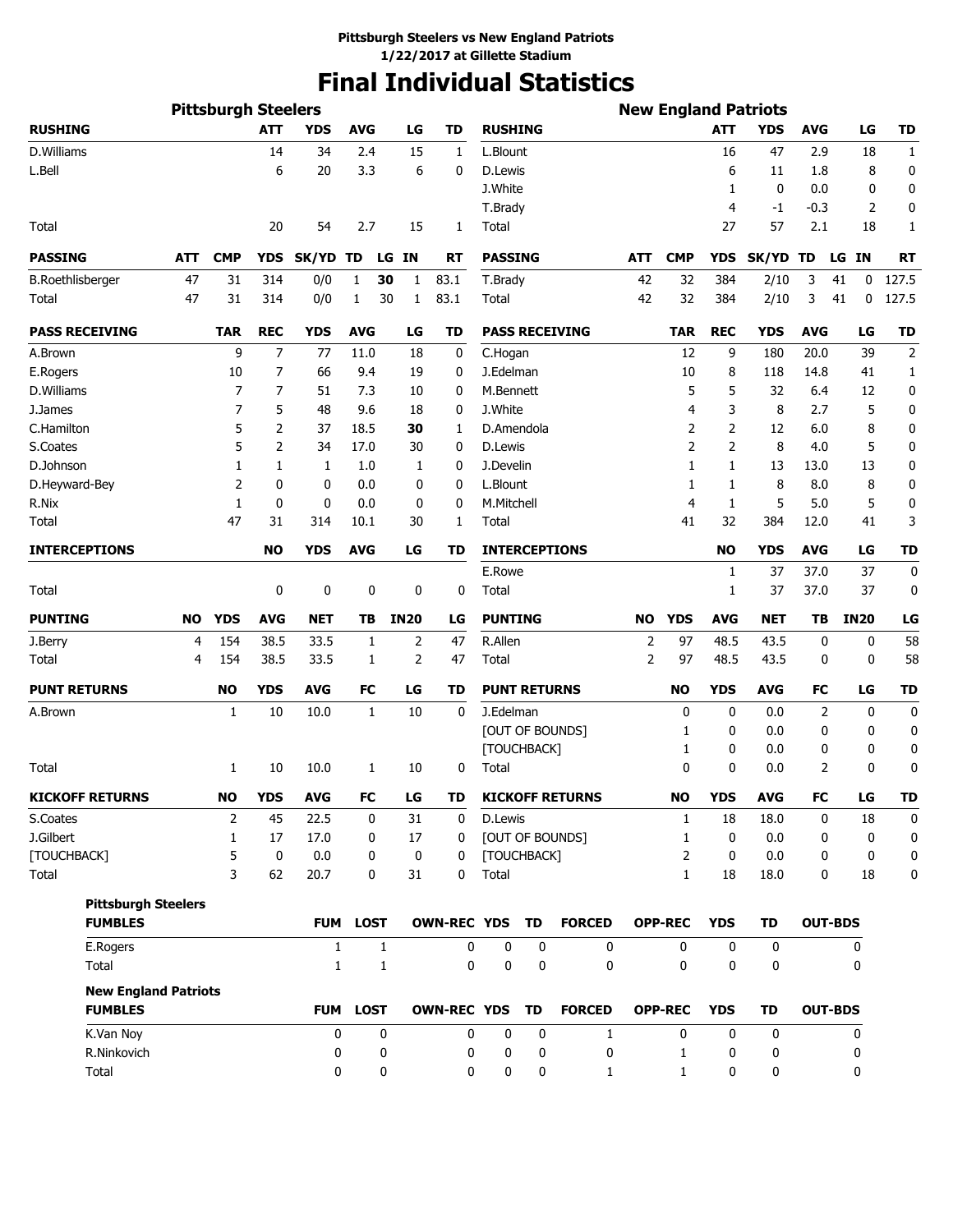# **Final Team Statistics**

|                                                      | <b>Visitor</b>  | Home            |
|------------------------------------------------------|-----------------|-----------------|
|                                                      | <b>Steelers</b> | <b>Patriots</b> |
| <b>TOTAL FIRST DOWNS</b>                             | 22              | 26              |
| By Rushing                                           | 3               | 8               |
| By Passing                                           | 18              | 17              |
| By Penalty                                           | 1               | $\mathbf{1}$    |
| THIRD DOWN EFFICIENCY                                | 9-15-60%        | 11-17-65%       |
| <b>FOURTH DOWN EFFICIENCY</b>                        | $0 - 1 - 0%$    | $0 - 0 - 0%$    |
| <b>TOTAL NET YARDS</b>                               | 368             | 431             |
| Total Offensive Plays (inc. times thrown passing)    | 67              | 71              |
| Average gain per offensive play                      | 5.5             | 6.1             |
| <b>NET YARDS RUSHING</b>                             | 54              | 57              |
| <b>Total Rushing Plays</b>                           | 20              | 27              |
| Average gain per rushing play                        | 2.7             | 2.1             |
| Tackles for a loss-number and yards                  | $3-5$           | $5 - 11$        |
| <b>NET YARDS PASSING</b>                             | 314             | 374             |
| Times thrown - yards lost attempting to pass         | $0 - 0$         | $2 - 10$        |
| Gross yards passing                                  | 314             | 384             |
| <b>PASS ATTEMPTS-COMPLETIONS-HAD INTERCEPTED</b>     | $47 - 31 - 1$   | $42 - 32 - 0$   |
| Avg gain per pass play (inc.# thrown passing)        | 6.7             | 8.5             |
| <b>KICKOFFS Number-In End Zone-Touchbacks</b>        | $4 - 3 - 2$     | $8 - 6 - 5$     |
| <b>PUNTS Number and Average</b>                      | 4-38.5          | $2 - 48.5$      |
| Had Blocked                                          | 0               | 0               |
| <b>FGs - PATs Had Blocked</b>                        | $0 - 0$         | $0 - 0$         |
| <b>Net Punting Average</b>                           | 33.5            | 43.5            |
| <b>TOTAL RETURN YARDAGE (Not Including Kickoffs)</b> | 10              | 37              |
| No. and Yards Punt Returns                           | $1 - 10$        | $0 - 0$         |
| No. and Yards Kickoff Returns                        | $3 - 62$        | $1 - 18$        |
| No. and Yards Interception Returns                   | $0 - 0$         | $1 - 37$        |
| <b>PENALTIES Number and Yards</b>                    | $3 - 19$        | $2 - 10$        |
| <b>FUMBLES Number and Lost</b>                       | $1 - 1$         | $0 - 0$         |
| <b>TOUCHDOWNS</b>                                    | 2               | 4               |
| Rushing                                              | 1               | 1               |
| Passing                                              | 1               | 3               |
| <b>EXTRA POINTS Made-Attempts</b>                    | $1 - 2$         | $3 - 4$         |
| Kicking Made-Attempts                                | $0 - 1$         | $3 - 4$         |
| Passing Made-Attempts                                | $1 - 1$         | $0 - 0$         |
| <b>FIELD GOALS Made-Attempts</b>                     | $1 - 1$         | $3 - 3$         |
| <b>RED ZONE EFFICIENCY</b>                           | 1-3-33%         | 3-5-60%         |
| <b>GOAL TO GO EFFICIENCY</b>                         | $0 - 2 - 0%$    | $2 - 3 - 67%$   |
| <b>SAFETIES</b>                                      | 0               | 0               |
| <b>FINAL SCORE</b>                                   | 17              | 36              |
| <b>TIME OF POSSESSION</b>                            | 28:34           | 31:26           |
|                                                      |                 |                 |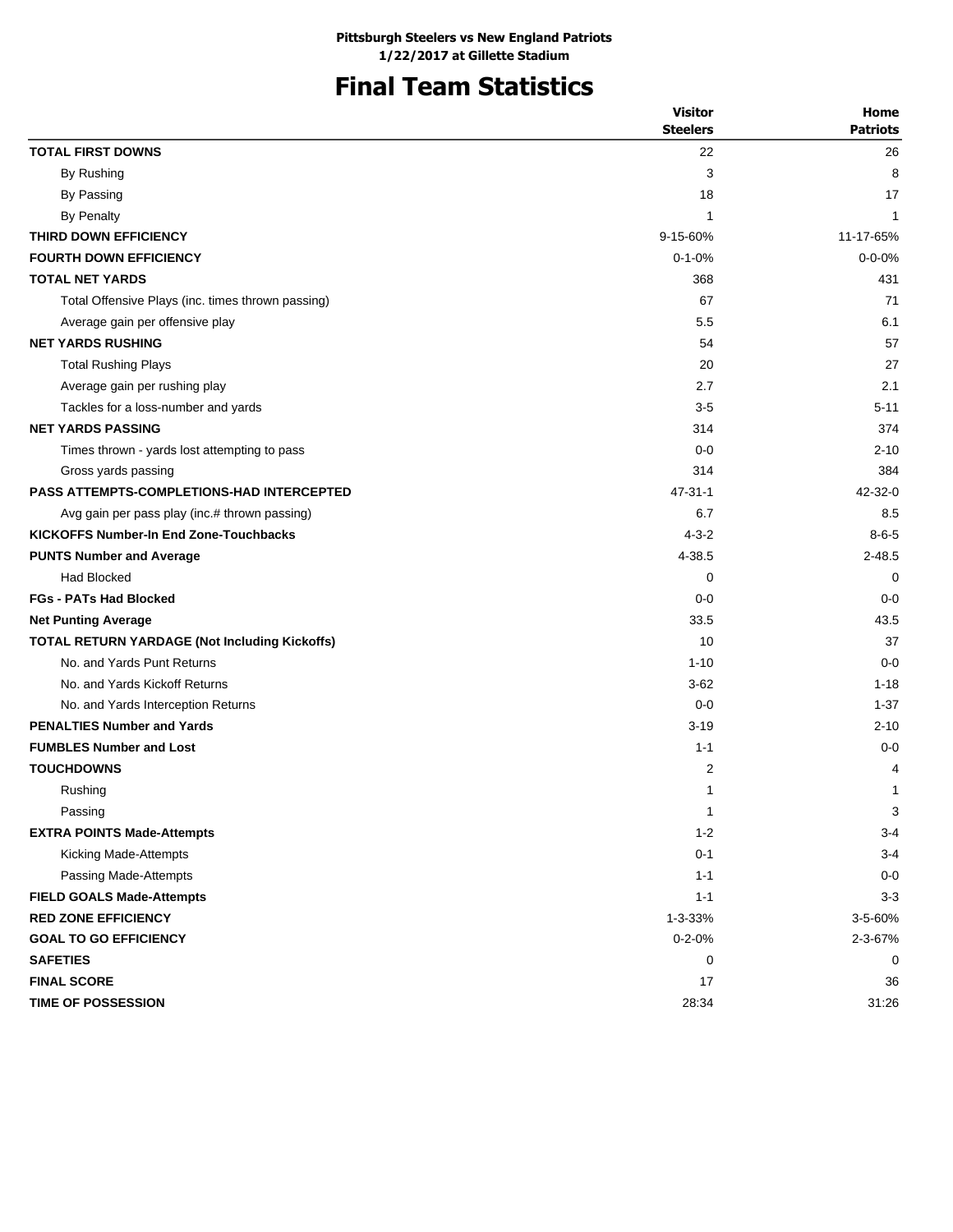# **Ball Possession And Drive Chart**

#### **Pittsburgh Steelers**

| #  | Time<br>Recd | Time<br>Lost | <b>Time How Ball</b><br><b>Poss Obtained</b> | <b>Drive</b><br>Began | #<br><b>Play</b> | Yds<br>Gain | Yds<br><b>Pen</b> | Net<br>Yds   | 1st<br>Down  | Last<br>Scrm  | <b>How Given</b><br>Up |
|----|--------------|--------------|----------------------------------------------|-----------------------|------------------|-------------|-------------------|--------------|--------------|---------------|------------------------|
|    | 13:08        | 11:27        | 1:41 Kickoff                                 | <b>PIT 22</b>         | 3                | 9           | 0                 | 9            | $\mathbf{0}$ | <b>PIT 31</b> | Punt                   |
|    | 10:06        | 7:23         | 2:43 Punt                                    | <b>PIT 39</b>         | 6                | 17          | 0                 | 17           |              | <b>NE 44</b>  | Punt                   |
| 3  | 2:47         | 11:31        | 6:16 Kickoff                                 | PIT 16                | 13               | 84          | 0                 | 84           | 6            | $*$ NE 5      | Touchdown              |
| 4  | 7:43         | 1:39         | 6:04 Kickoff                                 | <b>PIT 25</b>         | 15               | 70          | 0                 | 70           | 5            | $*$ NE 5      | <b>Field Goal</b>      |
| 5  | 15:00        | 13:10        | 1:50 Kickoff                                 | <b>PIT 31</b>         | 3                | 6           | 0                 | 6            | 0            | <b>PIT 37</b> | Punt                   |
| 6  | 9:59         | 6:36         | 3:23 Kickoff                                 | <b>PIT 25</b>         | 8                | 36          | 0                 | 36           | 2            | <b>NE 39</b>  | Punt                   |
|    | 2:44         | 2:36         | 0:08 Kickoff                                 | <b>PIT 25</b>         |                  | 3           | 0                 | 3            | $\mathbf{0}$ | <b>PIT 25</b> | <b>Fumble</b>          |
| 8  | 1:35         | 13:06        | 3:29 Kickoff                                 | <b>PIT 25</b>         | 9                | 68          | 5.                | 73           | 4            | $*$ NE 2      | Downs                  |
| 9  | 10:26        | 10:14        | $0:12$ Punt                                  | <b>PIT 35</b>         |                  | $\Omega$    | 0                 | $\mathbf{0}$ | $\mathbf{0}$ | <b>PIT 35</b> | Interception           |
| 10 | 6:24         | 3:36         | 2:48 Kickoff                                 | <b>PIT 25</b>         | 9                | 75          | 0                 | 75           | 4            | <b>NE 30</b>  | Touchdown              |

### (268) Average PIT 27

|    | <b>New England Patriots</b> |              |                                              |                       |                  |             |              |            |             |                     |                        |
|----|-----------------------------|--------------|----------------------------------------------|-----------------------|------------------|-------------|--------------|------------|-------------|---------------------|------------------------|
| #  | Time<br>Recd                | Time<br>Lost | <b>Time How Ball</b><br><b>Poss Obtained</b> | <b>Drive</b><br>Began | #<br><b>Play</b> | Yds<br>Gain | Yds<br>Pen   | Net<br>Yds | 1st<br>Down | Last<br><b>Scrm</b> | <b>How Given</b><br>Up |
|    | 15:00                       | 13:08        | 1:52 Kickoff                                 | <b>NE 25</b>          | 6                | 62          | $\mathbf{0}$ | 62         |             | $*$ PIT 13          | Field Goal             |
|    | 11:27                       | 10:06        | $1:21$ Punt                                  | <b>NE33</b>           | 3                | $-11$       | 0            | $-11$      | 0           | <b>NE 22</b>        | Punt                   |
| 3  | 7:23                        | 2:47         | 4:36 Punt                                    | <b>NE 20</b>          | 11               | 80          | $\Omega$     | 80         | 5           | $*$ PIT 16          | Touchdown              |
| 4  | 11:31                       | 7:43         | 3:48 Kickoff                                 | <b>NE 18</b>          | 9                | 82          | 0            | 82         | 4           | <b>PIT 34</b>       | Touchdown              |
| 5  | 1:39                        | 0:00         | 1:39 Kickoff                                 | <b>NE 25</b>          | 5                | 13          | $\mathbf{0}$ | 13         |             | <b>NE 36</b>        | End of Half            |
| 6  | 13:10                       | 9:59         | $3:11$ Punt                                  | <b>NE 16</b>          | 9                | 40          | 15           | 55         | 3           | <b>PIT 29</b>       | Field Goal             |
|    | 6:36                        | 2:44         | 3:52 Punt                                    | <b>NE 12</b>          | 8                | 88          | $\Omega$     | 88         | 5           | $*$ PIT 1           | Touchdown              |
| 8  | 2:36                        | 1:35         | $1:01$ Fumble                                | <b>PIT 28</b>         | 4                | 28          | 0            | 28         |             | $*$ PIT 10          | Touchdown              |
| 9  | 13:06                       | 10:26        | 2:40 Downs                                   | <b>NE 2</b>           | 5                | 15          | 0            | 15         |             | <b>NE 17</b>        | Punt                   |
| 10 | 10:14                       | 6:24         | 3:50 Interception                            | <b>PIT 32</b>         | 8                | 25          | $-1$         | 24         | 2           | $*$ PIT 8           | <b>Field Goal</b>      |
| 11 | 3:36                        | 0:00         | 3:36 Kickoff                                 | <b>NE 48</b>          | 6                | 9           | 0            | 9          |             | <b>PIT 42</b>       | End of Game            |

(339) Average NE 31

#### **\* inside opponent's 20**

|                | <b>Time of Possession by Quarter</b>   | 1st                  | 2nd  | 3rd  | 4th                 | ΟТ | <b>Total</b> |
|----------------|----------------------------------------|----------------------|------|------|---------------------|----|--------------|
| <b>Visitor</b> | Pittsburgh Steelers                    | 7:11                 | 9:33 | 6:56 | 4:54                |    | 28:34        |
| Home           | New England Patriots                   | 7:49                 | 5:27 | 8:04 | 10:06               |    | 31:26        |
|                | <b>Kickoff Drive No.-Start Average</b> | Steelers: 8 - PIT 24 |      |      | Patriots: 3 - NE 23 |    |              |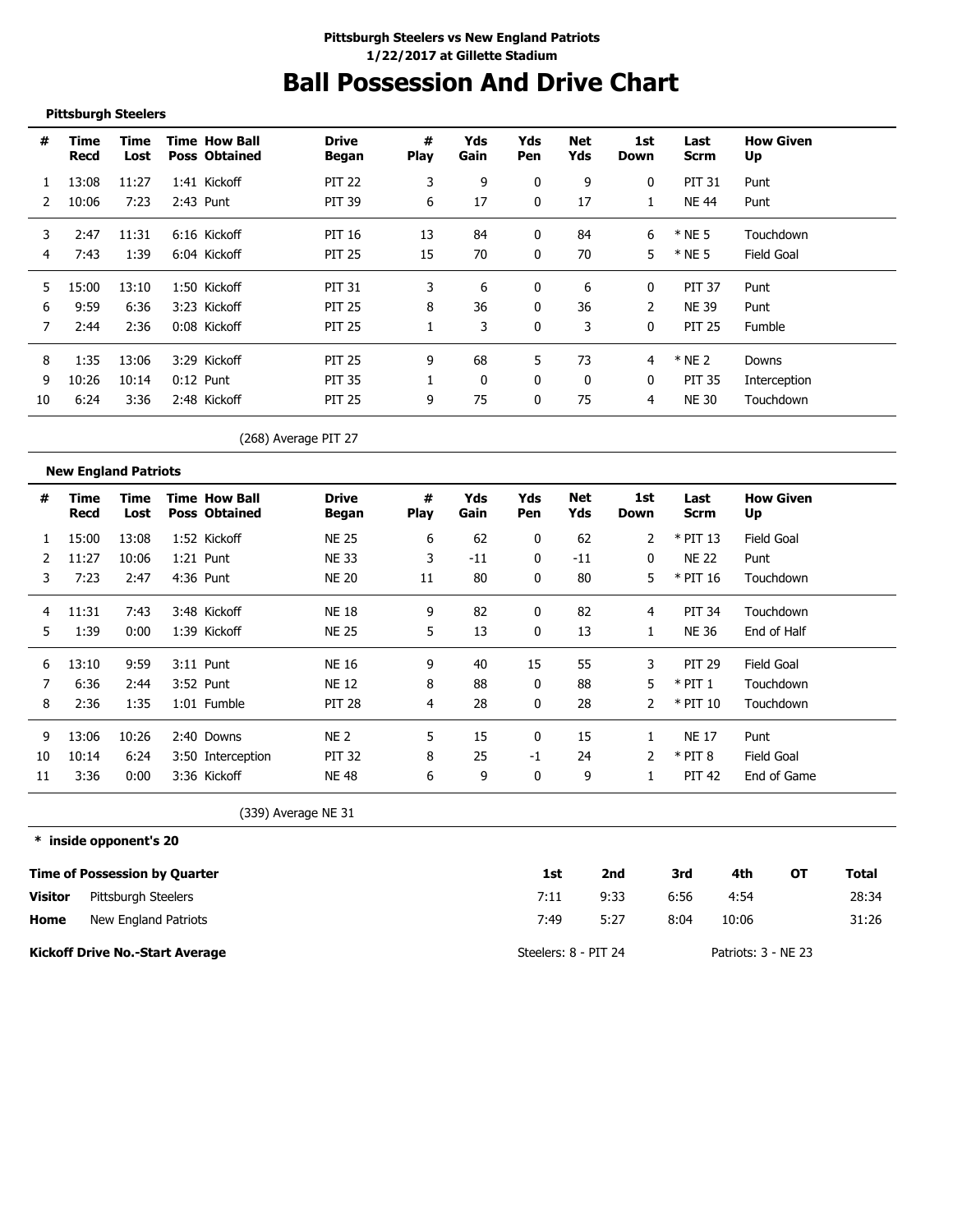# **Final Defensive Statistics**

| <b>Pittsburgh Steelers</b> |                |            |             |              | <b>Regular Defensive Plays</b> |            |   |              |           |              |           |            | <b>Special Teams</b> |              |           |              |            | <b>Misc</b>  |           |           |
|----------------------------|----------------|------------|-------------|--------------|--------------------------------|------------|---|--------------|-----------|--------------|-----------|------------|----------------------|--------------|-----------|--------------|------------|--------------|-----------|-----------|
|                            | <b>TKL</b>     | <b>AST</b> | <b>COMB</b> | SK           | <b>YDS</b>                     | <b>TFL</b> | Q | ΙN           | <b>PD</b> | FF           | <b>FR</b> | <b>TKL</b> | <b>AST</b>           | FF           | <b>FR</b> | <b>BL</b>    | <b>TKL</b> | <b>AST</b>   | <b>FF</b> | <b>FR</b> |
| L.Timmons                  | 9              | 5          | 14          | 0            | 0                              |            |   | 0            | 0         | $\mathbf{0}$ | 0         | 0          | 0                    | 0            | 0         | 0            | 0          | 0            | 0         | 0         |
| S.Davis                    |                | 4          | 9           |              | 0                              | 0          |   | 0            | 0         | 0            | 0         | 0          | 0                    | 0            | 0         | 0            | 0          | 0            | 0         | 0         |
| R.Shazier                  |                | 3          |             | 0            | 0                              | 0          | 0 | 0            | 0         | $\mathbf{0}$ | 0         | 0          | 0                    | 0            | 0         | 0            | 0          | 0            | 0         | 0         |
| A.Burns                    | 4              | 2          | 6           | 0            | 0                              | 0          | 0 | 0            | 0         | 0            | 0         | 0          | 0                    | 0            | 0         | 0            | 0          | 0            | 0         | 0         |
| M.Mitchell                 | $\overline{2}$ | 4          | 6           | $\mathbf{0}$ | 0                              | 0          | 0 | 0            | 0         | $\mathbf{0}$ | 0         | 0          | 0                    | 0            | 0         | $\mathbf{0}$ | 0          | 0            | 0         | 0         |
| <b>B.Dupree</b>            |                | 2          | 5           | 0            | 0                              |            |   | 0            | 0         |              | 0         | 0          | 0                    | 0            | 0         | 0            | 0          | 0            | 0         | 0         |
| J.Hargrave                 |                |            | 5           |              | 10                             |            |   | 0            | 0         |              | 0         | 0          | 0                    |              | 0         | 0            | 0          | 0            | 0         | 0         |
| J.Harrison                 | 4              | 0          | 4           | 0            | 0                              | 0          | 0 | 0            | 0         | 0            | 0         | 0          | 0                    | 0            | 0         | 0            | 0          | 0            | 0         | 0         |
| W.Gay                      | 2              | 2          | 4           | $\mathbf{0}$ | 0                              | 0          | 0 | 0            | 0         | 0            | 0         | 0          | 0                    | 0            | 0         | 0            | 0          | $\mathbf{0}$ | 0         | 0         |
| R.Cockrell                 |                |            | 3           | 0            | 0                              | 0          | 0 | $\mathbf{0}$ | 0         | $\Omega$     | 0         | 0          | 0                    | $\mathbf{0}$ | 0         | 0            | 0          | $\mathbf{0}$ | 0         | 0         |
| J.Jones                    | 0              | 3          | 3           | 0            | 0                              | 0          | 0 | 0            | 0         | 0            | 0         | 0          | 0                    | 0            | 0         | 0            | 0          | 0            | 0         | 0         |
| L.Walton                   |                |            | 2           | 0            | 0                              | 0          | 0 | 0            | 0         | 0            | 0         | 0          | 0                    | 0            | 0         | 0            | 0          | 0            | 0         | 0         |
| S.Tuitt                    |                | 0          |             | 0            | 0                              |            |   | 0            | 0         | 0            | 0         | 0          | 0                    | 0            | 0         | 0            | 0          | 0            | 0         | 0         |
| R.Nix                      |                | 0          | 0           | 0            | 0                              | 0          | 0 | 0            | 0         | 0            | 0         |            | 0                    | 0            | 0         | 0            | 0          | 0            | 0         | 0         |
| J.James                    |                | 0          | 0           | 0            | 0                              | 0          | 0 | 0            | 0         |              | 0         | 0          | 0                    | 0            | 0         | 0            |            | 0            | 0         | 0         |
| M.Pouncey                  | 0              | 0          | 0           | 0            | 0                              | 0          |   | 0            | 0         | 0            | 0         | 0          | 0                    |              | 0         | 0            |            | 0            | 0         | 0         |
| Total                      | 39             | 30         | 69          | 2            | 10                             | 6          |   | 0            | 0         | 0            | 0         | 1          | 0                    | 0            | 0         | 0            | 2          | 0            | ŋ         | 0         |

**TKL = Tackle AST = Assist COMB = Combined QH=QB Hit IN = Interception PD = Pass Defense FF = Forced Fumble FR = Fumble Recovery**

| <b>New England Patriots</b> |                |              |                |              | <b>Regular Defensive Plays</b> |              |              |    |              |           |              |            | <b>Special Teams</b> |    |              |              |              | <b>Misc</b> |              |           |
|-----------------------------|----------------|--------------|----------------|--------------|--------------------------------|--------------|--------------|----|--------------|-----------|--------------|------------|----------------------|----|--------------|--------------|--------------|-------------|--------------|-----------|
|                             | <b>TKL</b>     | <b>AST</b>   | <b>COMB</b>    | SK           | <b>YDS</b>                     | TFL QH       |              | IN | PD           | <b>FF</b> | <b>FR</b>    | <b>TKL</b> | <b>AST</b>           | FF | <b>FR</b>    | <b>BL</b>    | TKL          | <b>AST</b>  | <b>FF</b>    | <b>FR</b> |
| L.Ryan                      | 8              |              | 9              | 0            | ŋ                              | 0            |              | 0  |              |           | 0            | 0          | 0                    | 0  | 0            | 0            | $\Omega$     | 0           | 0            | 0         |
| P.Chung                     |                | 4            | 5              | 0            | 0                              | 0            | 0            | 0  | 0            | 0         | 0            |            | 0                    | 0  | 0            | 0            | 0            | 0           | 0            |           |
| K.Van Noy                   | 4              | 0            | 4              | 0            | 0                              | 0            | 0            | 0  | 0            |           | 0            | 0          | 0                    | 0  | 0            | 0            | 0            | 0           | 0            |           |
| E.Rowe                      | 3              |              | 4              | 0            | 0                              | 0            | 0            |    | 2            | 0         | 0            | 0          | 0                    | 0  | 0            | 0            | 0            | 0           | 0            |           |
| M.Butler                    | 3              |              | $\overline{4}$ | $\mathbf{0}$ | 0                              | 0            | 0            | 0  |              | 0         | 0            | 0          | 0                    | 0  | $\mathbf{0}$ | 0            | $\mathbf{0}$ | 0           | $\mathbf{0}$ | 0         |
| D.McCourty                  |                |              | 4              | 0            | 0                              | 0            | 0            | 0  | 0            | 0         | 0            | 0          | 0                    | 0  | 0            | 0            | 0            | 0           | 0            |           |
| M.Brown                     |                |              | 4              | 0            | 0                              |              | 0            | 0  | 0            | 0         | 0            | 0          | 0                    | 0  | 0            | 0            | 0            | 0           | 0            |           |
| A.Branch                    |                | 3            | 4              | 0            | 0                              | 0            | 0            | 0  | 0            | 0         | 0            | 0          | 0                    | 0  | 0            | 0            | 0            | 0           | 0            |           |
| D.Hightower                 | $\overline{2}$ |              | 3              | $\mathbf{0}$ | 0                              | $\mathbf{0}$ | $\mathbf 0$  | 0  | $\mathbf{0}$ | 0         | 0            | 0          | 0                    | 0  | $\mathbf{0}$ | 0            | $\mathbf{0}$ | 0           | $\mathbf{0}$ |           |
| <b>T.Flowers</b>            |                |              | 3              | 0            | 0                              | 0            |              | 0  | 0            | 0         | 0            | 0          | 0                    | 0  | 0            | 0            | 0            | 0           | 0            |           |
| J.Sheard                    |                |              | 3              | 0            | 0                              | 0            | 0            | 0  | 0            | 0         | 0            | 0          | 0                    | 0  | 0            | 0            | 0            | 0           | 0            |           |
| E.Roberts                   | 2              | 0            | 2              | 0            | 0                              | 0            | 0            | 0  | 0            | 0         | 0            | 0          | 0                    | 0  | 0            | 0            | 0            | 0           | 0            |           |
| S.McClellin                 | $\mathcal{P}$  | $\mathbf{0}$ | $\overline{2}$ | $\mathbf{0}$ | 0                              | 0            | $\mathbf{0}$ | 0  | 0            | $\Omega$  | $\mathbf{0}$ | 0          | 0                    | 0  | $\mathbf{0}$ | 0            | $\mathbf{0}$ | 0           | $\mathbf{0}$ | 0         |
| R.Ninkovich                 |                |              | $\overline{2}$ | 0            | 0                              | 0            | 0            | 0  | 0            | $\Omega$  |              | 0          | 0                    | 0  | $\mathbf{0}$ | $\mathbf{0}$ | 0            | 0           | Λ            |           |
| D.Harmon                    |                |              | 2              | 0            | 0                              | 0            | Λ            | 0  | 0            |           | 0            | 0          | 0                    | 0  | 0            | 0            | 0            | 0           | 0            |           |
| V.Valentine                 |                | 0            |                | 0            | 0                              |              | 0            | 0  | 0            | 0         | 0            | 0          | 0                    | 0  | 0            | 0            | 0            | 0           | 0            |           |
| C.Long                      |                | $\Omega$     |                | $\mathbf{0}$ | 0                              | 0            | 0            | 0  | 0            | 0         | 0            | 0          | $\mathbf{0}$         | 0  | 0            | 0            | 0            | 0           | 0            |           |
| J.Jones                     |                | n            | $\Omega$       | 0            | 0                              | 0            |              | 0  | 0            |           | 0            | 3          | 0                    |    | 0            | 0            | 0            | 0           | በ            |           |
| <b>Total</b>                | 35             | 22           | 57             | 0            | 0                              |              |              |    |              |           |              |            | ŋ                    | n  | 0            | 0            | 0            |             |              | 0         |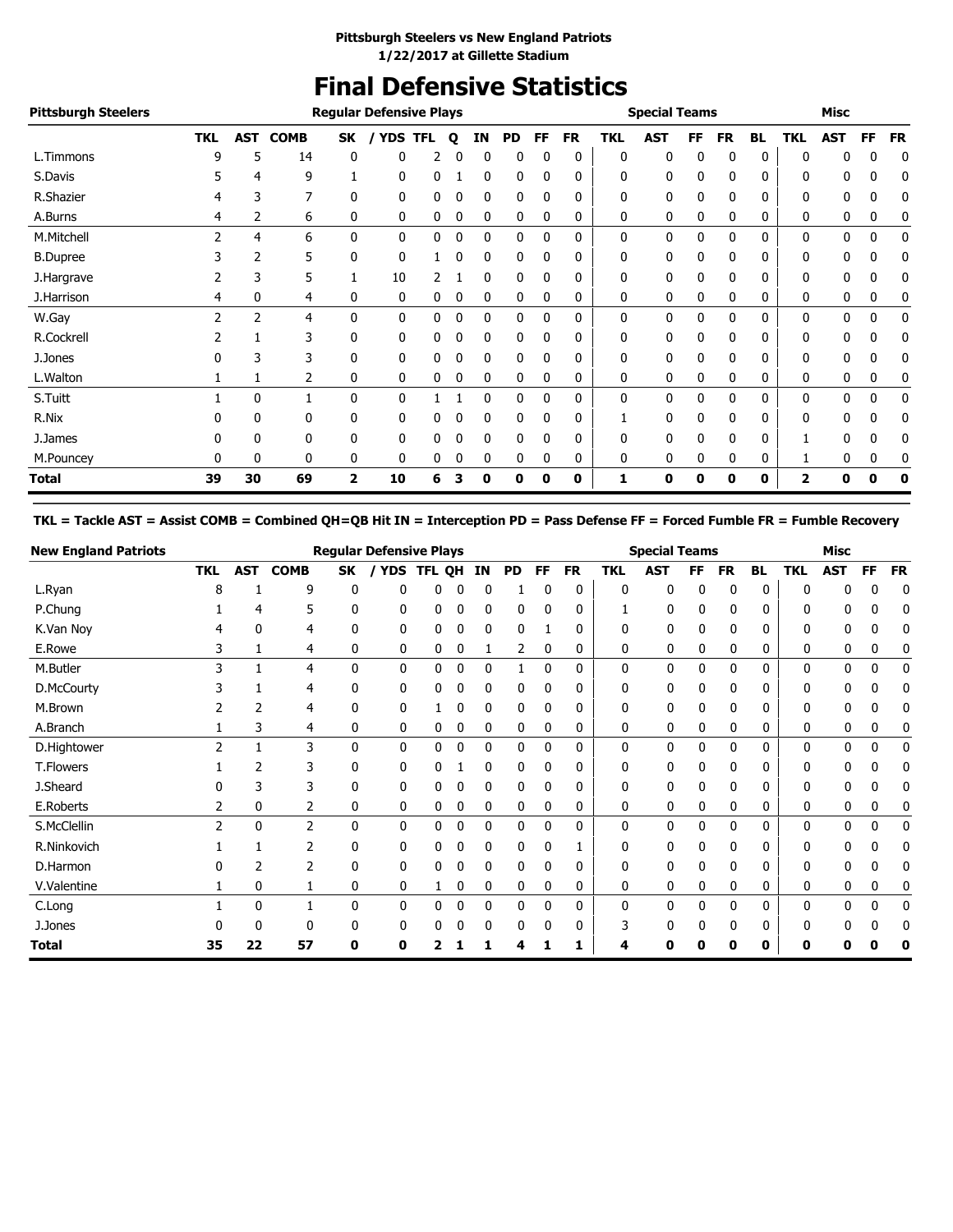## **Pittsburgh Steelers vs New England Patriots**

**1/22/2017 at Gillette Stadium**

# **First Half Summary**

| <b>RUSHING</b>                                         |                              | <b>YDS</b><br><b>AVG</b><br><b>ATT</b>                      | <b>RUSHING</b><br>LG<br>TD                                              | <b>ATT</b>                  | <b>YDS</b><br><b>AVG</b> | LG<br>TD       |
|--------------------------------------------------------|------------------------------|-------------------------------------------------------------|-------------------------------------------------------------------------|-----------------------------|--------------------------|----------------|
|                                                        |                              | <b>Pittsburgh Steelers</b>                                  |                                                                         | <b>New England Patriots</b> |                          |                |
| <b>Average Drive Start</b>                             |                              |                                                             |                                                                         | <b>PIT 26</b>               |                          | <b>NE 24</b>   |
| <b>Red Zone Efficiency</b>                             |                              |                                                             |                                                                         | 1-2-50%                     |                          | $1 - 2 - 50%$  |
| <b>Fumbles-Number and Lost</b>                         |                              |                                                             |                                                                         | $0 - 0$                     |                          | $0 - 0$        |
| <b>Penalties-Number and Yards</b>                      |                              |                                                             |                                                                         | $0 - 0$                     |                          | $0 - 0$        |
| <b>Punts-Number and Average</b>                        |                              |                                                             |                                                                         | $2 - 40$                    |                          | $1 - 39$       |
|                                                        |                              | Pass Attempts-Completions-Had Intercepted                   |                                                                         | $22 - 16 - 0$               |                          | $24 - 19 - 0$  |
|                                                        |                              | Times thrown-yards lost attempting to pass                  |                                                                         | $0 - 0$                     |                          | $1 - 10$       |
|                                                        | Gross Yards Passing          |                                                             |                                                                         | 136                         |                          | 222            |
| <b>NET YARDS PASSING</b>                               |                              |                                                             |                                                                         | 136                         |                          | 212            |
| <b>NET YARDS RUSHING</b>                               |                              |                                                             |                                                                         | 44                          |                          | 14             |
|                                                        | <b>Total Offensive Plays</b> |                                                             |                                                                         | 36                          |                          | 33             |
| <b>THIRD DOWN EFFICIENCY</b><br><b>TOTAL NET YARDS</b> |                              |                                                             |                                                                         | 5-8-63%<br>180              |                          | 6-8-75%<br>226 |
|                                                        |                              | First Downs Rushing-Passing-by Penalty                      |                                                                         | $3 - 9 - 0$                 |                          | $2 - 10 - 0$   |
| <b>TOTAL FIRST DOWNS</b>                               |                              |                                                             |                                                                         | 12                          |                          | 12             |
|                                                        |                              |                                                             |                                                                         | Pittsburgh Steelers         | New England Patriots     |                |
| <b>Steelers</b>                                        | 2                            | 1:39 C.Boswell 23 yd. Field Goal (15-70, 6:04)              |                                                                         |                             | 9                        | 17             |
| Patriots                                               | 2                            |                                                             | 7:43 C.Hogan 34 yd. pass from T.Brady (S.Gostkowski kick) (9-82, 3:48)  |                             | 6                        | 17             |
| <b>Steelers</b>                                        | 2                            | 11:31 D. Williams 5 yd. run (kick failed, wl) (13-84, 6:16) |                                                                         |                             | 6                        | 10             |
| Patriots                                               | 1                            |                                                             | 2:47 C.Hogan 16 yd. pass from T.Brady (S.Gostkowski kick) (11-80, 4:36) |                             | $\Omega$                 | 10             |
| Patriots                                               | 1                            | 13:08 S. Gostkowski 31 yd. Field Goal (6-62, 1:52)          |                                                                         |                             | 0                        | 3              |
| <b>Team</b>                                            | Qtr                          | Time Play Description (Extra Point) (Drive Info)            |                                                                         |                             | <b>Visitor</b>           | Home           |
|                                                        |                              |                                                             | <b>Scoring Plays</b>                                                    |                             |                          |                |
| Patriots                                               |                              | $10 \t7 = 17$                                               | Patriots                                                                | 13:16                       |                          |                |
| <b>Steelers</b>                                        |                              | $0.9 = 9$                                                   | <b>Steelers</b>                                                         | 16:44                       |                          |                |
|                                                        |                              | PERIOD SCORES                                               |                                                                         | TIME OF POSSESSION          |                          |                |

| <b>RUSHING</b>             |            |            | <b>ATT</b>   | <b>YDS</b> | <b>AVG</b> |                                | LG           |      | TD        |    | <b>RUSHING</b> |    |                       |            |            |                      | <b>ATT</b> | <b>YDS</b>   |            | <b>AVG</b> |             | LG | TD          |
|----------------------------|------------|------------|--------------|------------|------------|--------------------------------|--------------|------|-----------|----|----------------|----|-----------------------|------------|------------|----------------------|------------|--------------|------------|------------|-------------|----|-------------|
| D.Williams                 |            |            | 8            | 24         |            | 3.0                            | 15           |      | 1         |    | D.Lewis        |    |                       |            |            |                      | 3          |              | 10         | 3.3        |             | 8  | $\mathbf 0$ |
| L.Bell                     |            |            | 6            | 20         |            | 3.3                            | 6            |      | 0         |    | L.Blount       |    |                       |            |            |                      | 5          |              | 4          | 0.8        |             | 4  | 0           |
| Total                      |            |            | 14           | 44         |            | 3.1                            | 15           |      | 1         |    | Total          |    |                       |            |            |                      | 8          |              | 14         | 1.8        |             | 8  | 0           |
| <b>PASSING</b>             | <b>ATT</b> | <b>CMP</b> | <b>YDS</b>   | SK/YD      | TD         | LG IN                          |              |      | <b>RT</b> |    | <b>PASSING</b> |    |                       |            | <b>ATT</b> | <b>CMP</b>           | <b>YDS</b> | <b>SK/YD</b> |            | TD         | LG IN       |    | <b>RT</b>   |
| <b>B.Roethlisberger</b>    | 22         | 16         | 136          | 0/0        | 0          | 18                             | $\mathbf{0}$ | 88.4 |           |    | T.Brady        |    |                       |            | 24         | 19                   | 222        |              | 1/10       | 2          | 41          | 0  | 133.0       |
| Total                      | 22         | 16         | 136          | 0/0        | 0          | 18                             | 0            | 88.4 |           |    | Total          |    |                       |            | 24         | 19                   | 222        |              | 1/10       | 2          | 41          | 0  | 133.0       |
| <b>PASS RECEIVING</b>      |            | <b>TAR</b> | <b>REC</b>   | <b>YDS</b> | <b>AVG</b> |                                | LG           |      | TD        |    |                |    | <b>PASS RECEIVING</b> |            |            | <b>TAR</b>           | <b>REC</b> | <b>YDS</b>   |            | <b>AVG</b> |             | LG | TD          |
| J.James                    |            | 4          | 4            | 42         | 10.5       |                                | 18           |      | 0         |    | C.Hogan        |    |                       |            |            | 8                    | 7          |              | 117        | 16.7       |             | 34 | 2           |
| E.Rogers                   |            | 5          | 4            | 40         | 10.0       |                                | 16           |      | 0         |    | J.Edelman      |    |                       |            |            |                      | 3          |              | 59         | 19.7       |             | 41 | $\mathbf 0$ |
| D.Williams                 |            | 4          | 4            | 27         |            | 6.8                            | 9            |      | 0         |    | M.Bennett      |    |                       |            |            | 3                    | 3          |              | 23         | 7.7        |             | 12 | 0           |
| A.Brown                    |            | 5          | 3            | 26         |            | 8.7                            | 12           |      | 0         |    | D.Amendola     |    |                       |            |            | 2                    | 2          |              | 12         | 6.0        |             | 8  | 0           |
| D.Johnson                  |            |            | 1            | 1          |            | 1.0                            | 1            |      | 0         |    | J.White        |    |                       |            |            | 3                    | 2          |              | 3          | 1.5        |             | 2  | 0           |
| S.Coates                   |            |            | $\mathbf{0}$ | 0          |            | 0.0                            | 0            |      | 0         |    | M.Mitchell     |    |                       |            |            | 3                    |            |              | 5          | 5.0        |             | 5  | 0           |
| C.Hamilton                 |            |            | 0            | 0          |            | 0.0                            | 0            |      | 0         |    | D.Lewis        |    |                       |            |            | 1                    | 1          |              | 3          | 3.0        |             | 3  | 0           |
| R.Nix                      |            |            | $\mathbf{0}$ | 0          |            | 0.0                            | 0            |      | 0         |    |                |    |                       |            |            |                      |            |              |            |            |             |    |             |
| Total                      |            | 22         | 16           | 136        |            | 8.5                            | 18           |      | 0         |    | Total          |    |                       |            |            | 23                   | 19         |              | 222        | 11.7       |             | 41 | 2           |
| <b>Pittsburgh Steelers</b> |            |            |              |            |            | <b>Regular Defensive Plays</b> |              |      |           |    |                |    |                       |            |            | <b>Special Teams</b> |            |              |            |            | <b>Misc</b> |    |             |
|                            | <b>TKL</b> | <b>AST</b> | <b>COMB</b>  |            | SK         | <b>YDS</b>                     | <b>TFL</b>   | Q    |           | ΙN | <b>PD</b>      | FF | <b>FR</b>             | <b>TKL</b> | <b>AST</b> | FF                   | <b>FR</b>  | <b>BL</b>    | <b>TKL</b> |            | <b>AST</b>  | FF | <b>FR</b>   |
| L.Timmons                  |            | 5          | 3            | 8          | 0          | 0                              |              | 0    | 0         | 0  | 0              | 0  | 0                     | 0          |            | 0<br>0               | 0          | 0            |            | 0          | 0           | 0  | 0           |
| S.Davis                    |            |            | 2            | 5          | 0          | 0                              |              | 0    | 0         | 0  | 0              | 0  | 0                     | 0          |            | 0<br>0               | 0          | 0            |            | 0          | 0           | 0  | 0           |
| A.Burns                    |            | 3          |              | 4          | 0          | 0                              |              | 0    | 0         | 0  | 0              | 0  | 0                     | 0          |            | 0<br>0               | 0          | 0            |            | 0          | 0           | 0  | 0           |
| R.Shazier                  |            | 3          |              | 4          | 0          | 0                              |              | 0    | 0         | 0  | 0              | 0  | 0                     | 0          |            | 0<br>0               | 0          | 0            |            | 0          | 0           | 0  | 0           |
| Total                      |            | 14         | 7            | 21         | 0          | 0                              |              | 0    | 0         | 0  | 0              | 0  | 0                     | 0          |            | 0<br>0               | 0          | 0            |            | 0          | 0           | 0  | $\mathbf 0$ |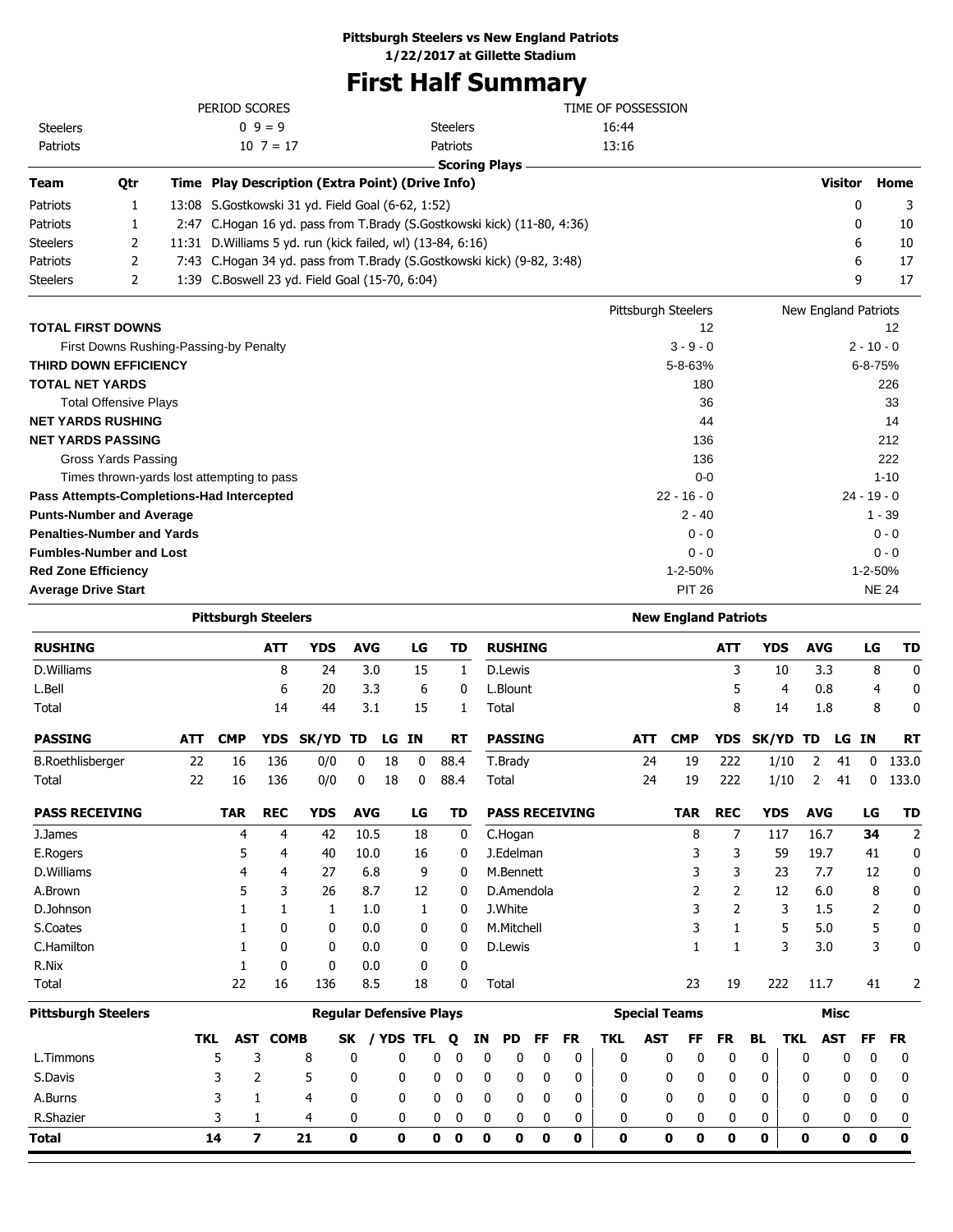# **First Half Summary**

| <b>New England Patriots</b> |     |            |             |           | <b>Regular Defensive Plays</b> |        |    |     |     |    |     | <b>Special Teams</b> |    |           |              |            | Misc       |     |              |
|-----------------------------|-----|------------|-------------|-----------|--------------------------------|--------|----|-----|-----|----|-----|----------------------|----|-----------|--------------|------------|------------|-----|--------------|
|                             | TKL | <b>AST</b> | <b>COMB</b> | <b>SK</b> | / YDS                          | TFL QH | IN | PD. | FF. | FR | TKL | <b>AST</b>           | FF | <b>FR</b> | BL           | TKL        | <b>AST</b> | FF. | <b>FR</b>    |
| L.Ryan                      |     |            |             |           |                                |        |    |     |     |    |     |                      |    |           | 0            |            |            |     | 0            |
| P.Chung                     |     |            | 4           |           |                                |        |    |     |     | 0  |     | 0                    |    |           | 0            | $^{\rm 0}$ |            |     | $\mathbf{0}$ |
| M.Butler                    |     |            |             |           |                                |        |    |     |     | 0  | 0   | 0                    |    |           | 0            | 0          |            |     | $\mathbf{0}$ |
| <b>T.Flowers</b>            |     |            |             |           |                                |        |    |     |     | 0  | 0   | 0                    |    | $\Omega$  | $\mathbf{0}$ | 0          |            |     | $\mathbf{0}$ |
| <b>Total</b>                |     |            | 18          | O         | U                              | 0      | o  |     |     | 0  | 0   |                      | 0  |           | 0            | o          |            |     | - 0          |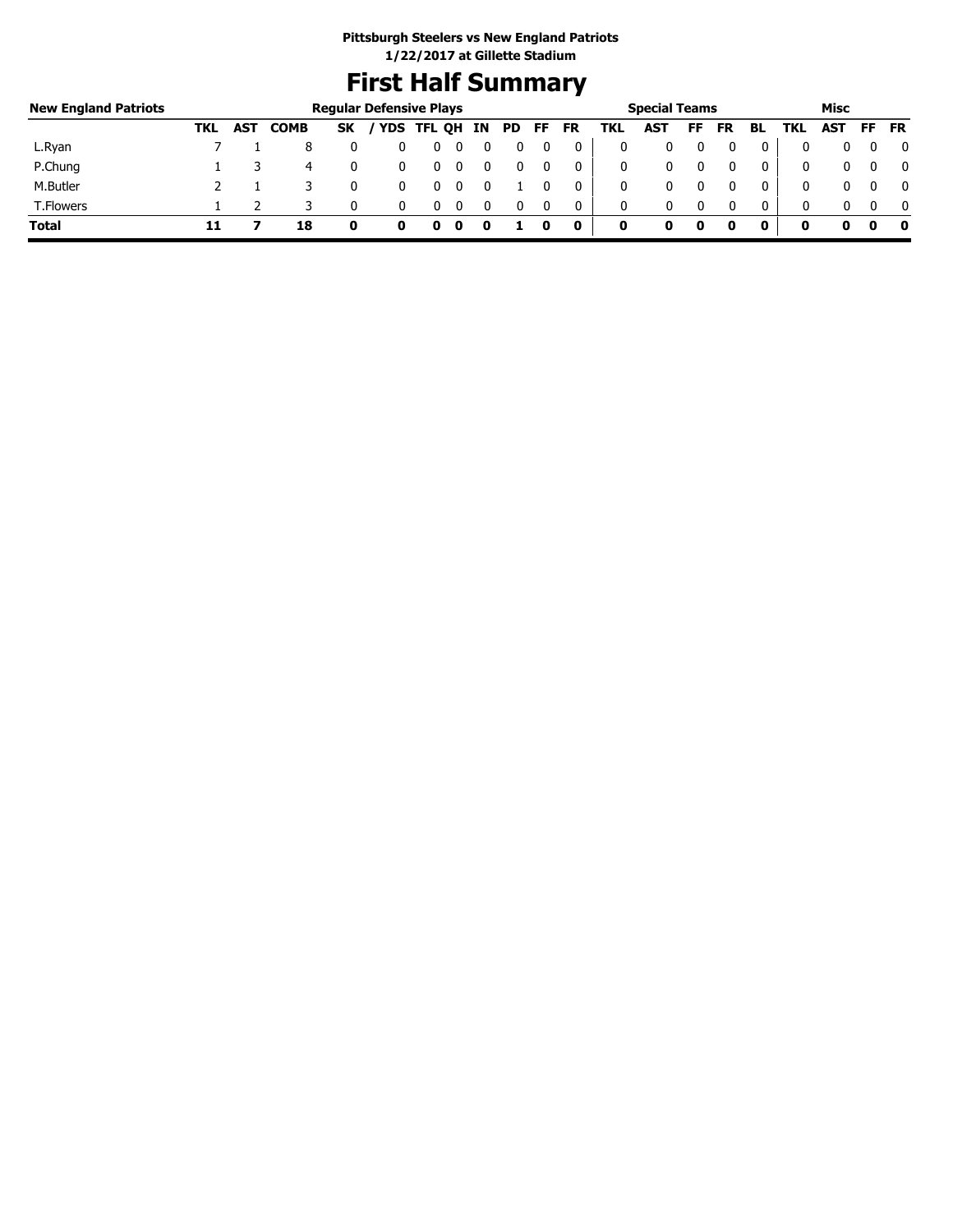## **Play By Play Play Play Play First Quarter** 1/22/2017

NE wins toss, elects to Receive, and PIT elects to defend the North goal.

C.Boswell kicks 65 yards from PIT 35 to end zone, Touchback. Bill Belichick 11th conference championship game, most by head coach in NFL history (Landry, 10).

#### **New England Patriots at 15:00**

| 1-10-NE 25                           | (15:00) (Shotgun) T.Brady pass short middle to M.Bennett to NE 37 for 12 yards (L.Timmons). NE 12-Brady 11th conference championship<br>game, new all-time record (Gene Upshaw & George Blanda, 10). NE 12-Brady 33rd career postseason game, extends his NFL record. NE 12- | P <sub>1</sub> |
|--------------------------------------|------------------------------------------------------------------------------------------------------------------------------------------------------------------------------------------------------------------------------------------------------------------------------|----------------|
| $1-10-NE$ 37                         | Brady 33rd career postseason QB start, extends his NFL record.<br>(14:32) (Shotgun) T.Brady pass short left to J.Edelman to PIT 22 for 41 yards (M.Mitchell). NE 11-Edelman 77th career postseason reception, 7th                                                            | P <sub>2</sub> |
| $1-10-PIT$ 22                        | all-time.<br>(14:02) (No Huddle, Shotgun) T.Brady pass short left to M.Mitchell pushed ob at PIT 17 for 5 yards (A.Burns).                                                                                                                                                   |                |
| 2-5-PIT 17                           | (13:44) (No Huddle, Shotgun) T.Brady pass short middle to D.Amendola to PIT 13 for 4 yards (L.Timmons).                                                                                                                                                                      |                |
| 3-1-PIT 13                           | (13:16) (Shotgun) T.Brady pass incomplete short middle to M.Mitchell.                                                                                                                                                                                                        |                |
| 4-1-PIT 13                           | (13:12) S.Gostkowski 31 yard field goal is GOOD, Center-J.Cardona, Holder-R.Allen. NE 3-Gostkowski 27th career postseason FG, new                                                                                                                                            |                |
|                                      | franchise record (Vinatieri, 26) and 4th all-time.<br>PIT 0 NE 3, 6 plays, 62 yards, 1:52 drive, 1:52 elapsed                                                                                                                                                                |                |
|                                      | S. Gostkowski kicks 60 yards from NE 35 to PIT 5. J. Gilbert pushed ob at PIT 22 for 17 yards (J. Jones).                                                                                                                                                                    |                |
|                                      | Pittsburgh Steelers at 13:08, (1st play from scrimmage 13:01)                                                                                                                                                                                                                |                |
| 1-10-PIT 22                          | (13:01) L.Bell right guard to PIT 25 for 3 yards (R.Ninkovich; L.Ryan).                                                                                                                                                                                                      |                |
| 2-7-PIT 25                           | (12:27) (Shotgun) L.Bell up the middle to PIT 31 for 6 yards (K.Van Noy).                                                                                                                                                                                                    |                |
| 3-1-PIT 31                           | (11:53) (Shotgun) B.Roethlisberger pass incomplete deep left to S.Coates.                                                                                                                                                                                                    |                |
| 4-1-PIT 31                           | (11:36) J.Berry punts 36 yards to NE 33, Center-G.Warren, out of bounds.                                                                                                                                                                                                     |                |
| <b>New England Patriots at 11:27</b> |                                                                                                                                                                                                                                                                              |                |
| $1-10-NE$ 33                         | $(11:27)$ L.Blount left guard to NE 32 for -1 yards (J.Hargrave).                                                                                                                                                                                                            |                |
| 2-11-NE 32                           | (11:00) T.Brady pass incomplete short left to M.Mitchell.                                                                                                                                                                                                                    |                |
| 3-11-NE 32                           | (10:49) (Shotgun) T.Brady sacked at NE 22 for -10 yards (J.Hargrave).                                                                                                                                                                                                        |                |
| 4-21-NE 22                           | (10:14) R.Allen punts 39 yards to PIT 39, Center-J.Cardona, fair catch by A.Brown.                                                                                                                                                                                           |                |
| <b>Pittsburgh Steelers at 10:06</b>  |                                                                                                                                                                                                                                                                              |                |
| 1-10-PIT 39                          | (10:06) (Shotgun) L.Bell right guard to PIT 45 for 6 yards (E.Roberts).                                                                                                                                                                                                      |                |
| 2-4-PIT 45                           | (9:41) (No Huddle) B.Roethlisberger pass incomplete short right to A.Brown.                                                                                                                                                                                                  |                |
| 3-4-PIT 45                           | (9:39) (Shotgun) B.Roethlisberger pass short right to J.James to NE 48 for 7 yards (S.McClellin).                                                                                                                                                                            | P <sub>1</sub> |
| $1-10-NE$ 48                         | $(9.02)$ B. Roethlisberger pass short left to D. Johnson to NE 47 for 1 yard (L. Ryan).                                                                                                                                                                                      |                |
| 2-9-NE47                             | (8:19) (Shotgun) L.Bell up the middle to NE 44 for 3 yards (J.Sheard; T.Flowers).                                                                                                                                                                                            |                |
| 3-6-NE 44                            | (7:38) (Shotgun) B.Roethlisberger pass incomplete deep left to A.Brown (M.Butler).                                                                                                                                                                                           |                |
| 4-6-NE 44                            | (7:30) J.Berry punts 44 yards to end zone, Center-G.Warren, Touchback.                                                                                                                                                                                                       |                |
| <b>New England Patriots at 7:23</b>  |                                                                                                                                                                                                                                                                              |                |
| $1-10-NE$ 20                         | (7:23) T.Brady pass short right to D.Lewis to NE 23 for 3 yards (R.Shazier).                                                                                                                                                                                                 |                |
| 2-7-NE 23                            | (7:03) (No Huddle, Shotgun) T.Brady pass short right to J.Edelman pushed ob at NE 29 for 6 yards (R.Cockrell).                                                                                                                                                               |                |
| 3-1-NE 29                            | (6:48) (Shotgun) D.Lewis up the middle to NE 30 for 1 yard (J.Harrison).                                                                                                                                                                                                     | R <sub>3</sub> |
| 1-10-NE 30                           | (6:28) D.Lewis right guard to NE 38 for 8 yards (L.Timmons).                                                                                                                                                                                                                 |                |
| 2-2-NE 38                            | (6:09) (Shotgun) D.Lewis right guard to NE 39 for 1 yard (L.Timmons; S.Davis).                                                                                                                                                                                               |                |
| 3-1-NE 39                            | (5:41) T.Brady pass short left to C.Hogan to NE 43 for 4 yards (A.Burns).                                                                                                                                                                                                    | P <sub>4</sub> |
| $1 - 10 - NE43$                      | (4:55) (Shotgun) T.Brady pass deep left to C.Hogan to PIT 31 for 26 yards (S.Davis).                                                                                                                                                                                         | P <sub>5</sub> |
| 1-10-PIT 31                          | (4:23) (Shotgun) T.Brady pass short middle to C.Hogan to PIT 20 for 11 yards (A.Burns).                                                                                                                                                                                      | P6             |
| 1-10-PIT 20                          | (3:58) (No Huddle) L.Blount left tackle to PIT 16 for 4 yards (J.Jones; J.Hargrave).                                                                                                                                                                                         |                |
| 2-6-PIT 16                           | (3:26) (Shotgun) L.Blount left end to PIT 16 for no gain (R.Shazier).                                                                                                                                                                                                        |                |
| 3-6-PIT 16                           | (2:55) (Shotgun) T.Brady pass deep right to C.Hogan for 16 yards, TOUCHDOWN.                                                                                                                                                                                                 | P7             |
|                                      | S.Gostkowski extra point is GOOD, Center-J.Cardona, Holder-R.Allen.                                                                                                                                                                                                          |                |
|                                      | PIT 0 NE 10, 11 plays, 80 yards, 4:36 drive, 12:13 elapsed                                                                                                                                                                                                                   |                |
|                                      | S.Gostkowski kicks 63 yards from NE 35 to PIT 2. S.Coates to PIT 16 for 14 yards (J.Jones).                                                                                                                                                                                  |                |

#### **Pittsburgh Steelers at 2:47, (1st play from scrimmage 2:41)**

| 1-10-PIT 16 | $(2:41)$ B. Roethlisberger pass incomplete short right to R. Nix.                                                                                               |                |
|-------------|-----------------------------------------------------------------------------------------------------------------------------------------------------------------|----------------|
| 2-10-PIT 16 | (2:36) L.Bell up the middle to PIT 16 for no gain (P.Chung; A.Branch). PIT-L.Bell was injured during the play. His return is Questionable. left<br>groin injury |                |
| 3-10-PIT 16 | (1:57) (Shotgun) B.Roethlisberger pass short left to E.Rogers to PIT 32 for 16 yards (D.McCourty).                                                              | P <sub>2</sub> |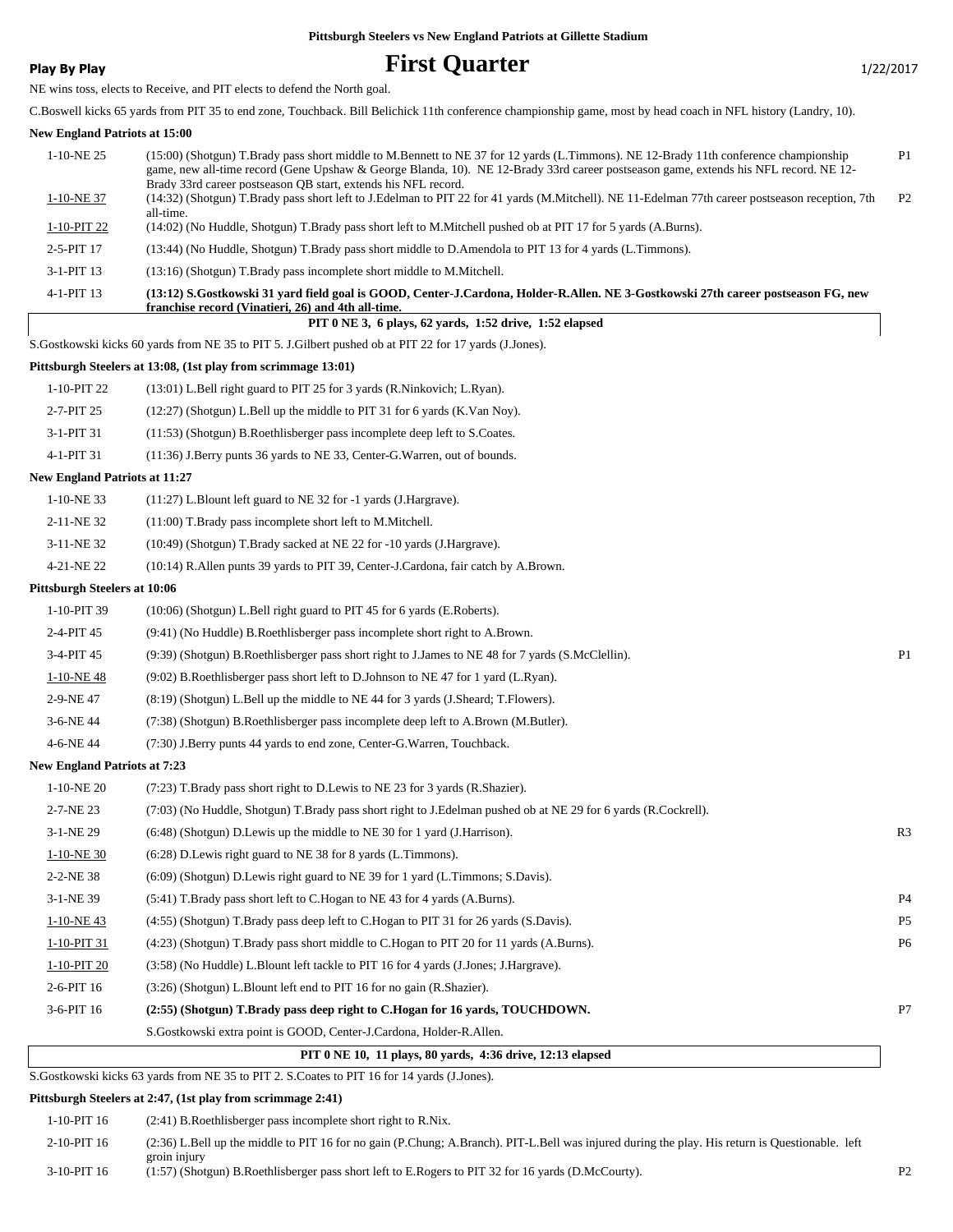1-10-PIT 32 (1:23) D.Williams left tackle to PIT 33 for 1 yard (T.Flowers; M.Butler).

2-9-PIT 33 (:34) (Shotgun) B.Roethlisberger pass short right to E.Rogers pushed ob at PIT 42 for 9 yards (L.Ryan). P3

(:09) (Shotgun) B.Roethlisberger pass short right to D.Williams to PIT 48 for 6 yards (R.Ninkovich). PIT 7-Roethlisberger 4,512 postseason pass yards, passes Marino for 6th-most all-time. 1-10-PIT 42

| <b>END OF OUARTER</b>       |       | Time |              | <b>First Downs</b>      |              | <b>Efficiencies</b> |        |  |
|-----------------------------|-------|------|--------------|-------------------------|--------------|---------------------|--------|--|
|                             | Score | Poss | R            |                         | P X T        | 3 Down              | 4 Down |  |
| <b>Pittsburgh Steelers</b>  |       | 7:11 | $\mathbf{0}$ | $\overline{\mathbf{3}}$ | $\mathbf{0}$ | 2/4                 | 0/0    |  |
| <b>New England Patriots</b> | 10    | 7:49 |              | 6                       | $\mathbf{0}$ | 3/5                 | 0/0    |  |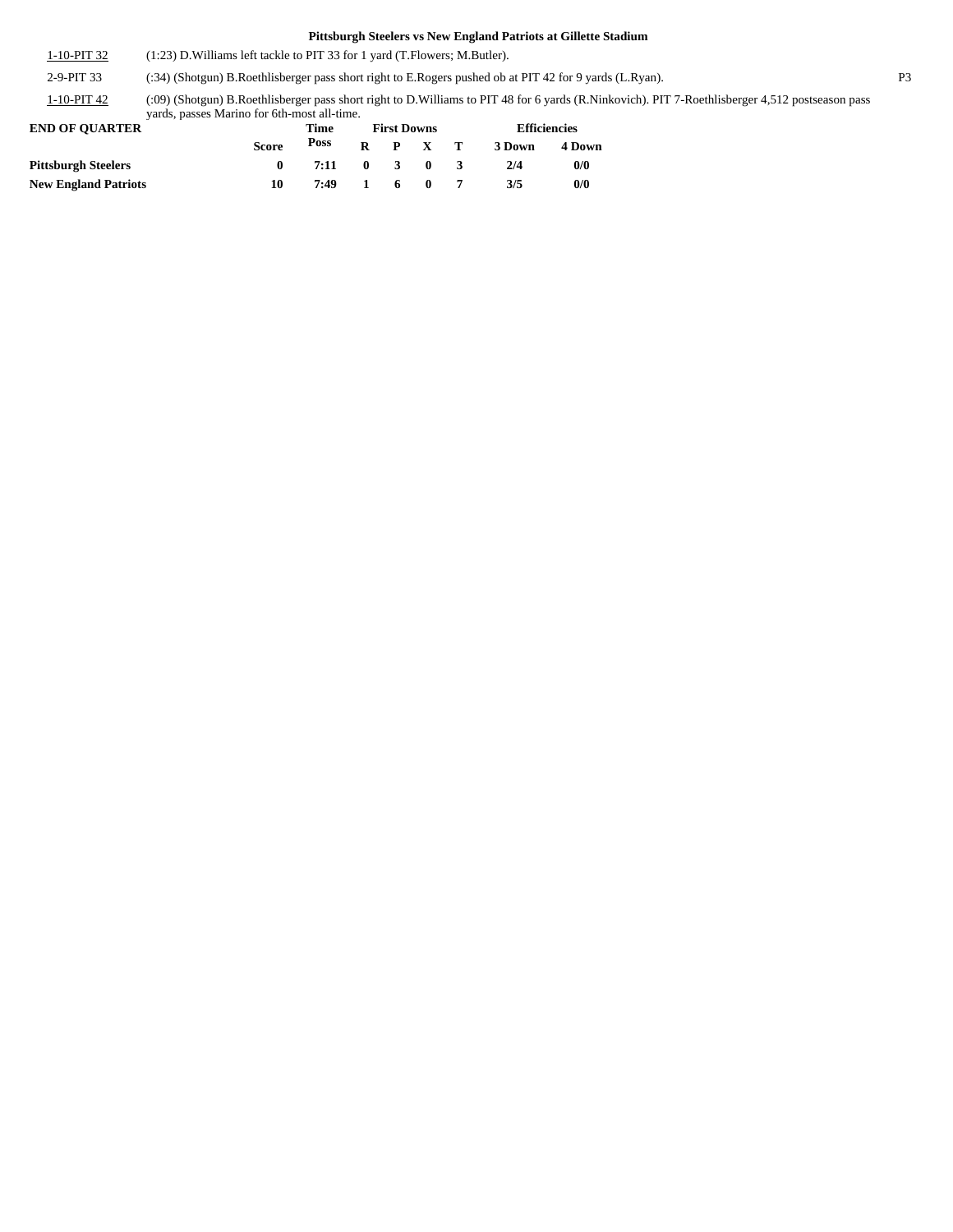| <b>Play By Play</b>                | <b>Second Quarter</b>                                                                                                                                                                                                                                                                                                          | 1/22/2017       |
|------------------------------------|--------------------------------------------------------------------------------------------------------------------------------------------------------------------------------------------------------------------------------------------------------------------------------------------------------------------------------|-----------------|
| Pittsburgh Steelers continued.     |                                                                                                                                                                                                                                                                                                                                |                 |
| 2-4-PIT 48                         | (15:00) (Shotgun) D. Williams right guard to NE 37 for 15 yards (E. Rowe).                                                                                                                                                                                                                                                     | R4              |
| 1-10-NE 37                         | (14:30) (No Huddle, Shotgun) B.Roethlisberger pass short middle to A.Brown pushed ob at NE 26 for 11 yards (L.Ryan).                                                                                                                                                                                                           | P <sub>5</sub>  |
| $1-10-NE$ 26                       | (13:51) (Shotgun) B.Roethlisberger pass short middle to E.Rogers to NE 18 for 8 yards (L.Ryan).                                                                                                                                                                                                                                |                 |
| 2-2-NE 18                          | (13:18) D. Williams left guard to NE 14 for 4 yards (M. Brown). NE-T. Flowers was injured during the play.                                                                                                                                                                                                                     | R6              |
| 1-10-NE 14                         | (12:47) (Shotgun) B.Roethlisberger pass short left to D.Williams to NE 11 for 3 yards (D.Hightower).                                                                                                                                                                                                                           |                 |
| 2-7-NE 11                          | (12:10) B.Roethlisberger pass short right to J.James to NE 5 for 6 yards (L.Ryan).                                                                                                                                                                                                                                             |                 |
| $3-1-NE$ 5                         | (11:37) D. Williams left guard for 5 yards, TOUCHDOWN.                                                                                                                                                                                                                                                                         | R7              |
|                                    | C.Boswell extra point is No Good, Wide Left, Center-G.Warren, Holder-J.Berry.                                                                                                                                                                                                                                                  |                 |
|                                    | PIT 6 NE 10, 13 plays, 84 yards, 6:16 drive, 3:29 elapsed                                                                                                                                                                                                                                                                      |                 |
|                                    | C.Boswell kicks 65 yards from PIT 35 to NE 0. D.Lewis to NE 18 for 18 yards (R.Nix).                                                                                                                                                                                                                                           |                 |
|                                    | New England Patriots at 11:31, (1st play from scrimmage 11:24)                                                                                                                                                                                                                                                                 |                 |
| $1-10-NE$ 18                       | (11:24) C.Fleming reported in as eligible. T.Brady pass short right to M.Bennett to NE 27 for 9 yards (L.Timmons; R.Shazier).                                                                                                                                                                                                  |                 |
| 2-1-NE 27                          | (10:51) L.Blount left tackle to NE 30 for 3 yards (J.Harrison).                                                                                                                                                                                                                                                                | R8              |
| $1-10-NE$ 30                       | $(10:16)$ T. Brady pass incomplete deep middle to C. Hogan.                                                                                                                                                                                                                                                                    |                 |
| 2-10-NE 30                         | $(10:11)$ (Shotgun) T.Brady pass incomplete short right to J.White.                                                                                                                                                                                                                                                            |                 |
| 3-10-NE 30                         | (10:06) (Shotgun) T.Brady pass short middle to J.Edelman to NE 42 for 12 yards (W.Gay; L.Timmons).                                                                                                                                                                                                                             | P <sub>9</sub>  |
| $1-10-NE$ 42                       | (9:31) C.Fleming reported in as eligible. T.Brady pass short left to C.Hogan to NE 46 for 4 yards (A.Burns; S.Davis).                                                                                                                                                                                                          |                 |
| 2-6-NE 46                          | $(9:01)$ C. Fleming reported in as eligible. L. Blount right end to NE 44 for -2 yards (S. Tuitt).                                                                                                                                                                                                                             |                 |
| 3-8-NE 44                          | (8:25) (Shotgun) T.Brady pass short left to C.Hogan pushed ob at PIT 34 for 22 yards (S.Davis).                                                                                                                                                                                                                                | P <sub>10</sub> |
| 1-10-PIT 34                        | (7:54) Flea flicker-handoff to 33-Lewis then pitch back to Brady. T.Brady pass deep right to C.Hogan for 34 yards, TOUCHDOWN. NE<br>12-Brady 19th career postseason game with 2 pass TD, extends his NFL record (Favre, 15). NE 15-Hogan 1st career postseason 100-yard<br>game.                                               | P11             |
|                                    | S. Gostkowski extra point is GOOD, Center-J. Cardona, Holder-R. Allen.                                                                                                                                                                                                                                                         |                 |
|                                    | PIT 6 NE 17, 9 plays, 82 yards, 3:48 drive, 7:17 elapsed                                                                                                                                                                                                                                                                       |                 |
|                                    | S. Gostkowski kicks 65 yards from NE 35 to end zone, Touchback.                                                                                                                                                                                                                                                                |                 |
| <b>Pittsburgh Steelers at 7:43</b> |                                                                                                                                                                                                                                                                                                                                |                 |
| 1-10-PIT 25                        | (7:43) (Shotgun) L.Bell up the middle to PIT 27 for 2 yards (T.Flowers).                                                                                                                                                                                                                                                       |                 |
| 2-8-PIT 27                         | (7:07) B.Roethlisberger pass short left to D.Williams pushed ob at PIT 36 for 9 yards (L.Ryan).                                                                                                                                                                                                                                | P <sub>8</sub>  |
| 1-10-PIT 36                        | (6:28) (No Huddle, Shotgun) B.Roethlisberger pass short middle to A.Brown to PIT 39 for 3 yards (S.McClellin).                                                                                                                                                                                                                 |                 |
| 2-7-PIT 39                         | (5:45) (Shotgun) B.Roethlisberger pass short left to D.Williams pushed ob at PIT 48 for 9 yards (M.Butler).                                                                                                                                                                                                                    | P <sub>9</sub>  |
| 1-10-PIT 48                        | (5:06) (Shotgun) B.Roethlisberger pass short right to E.Rogers to NE 45 for 7 yards (L.Ryan).                                                                                                                                                                                                                                  |                 |
| 2-3-NE 45                          | (4:24) (No Huddle) D. Williams right guard to NE 44 for 1 yard (A. Branch; J. Sheard).                                                                                                                                                                                                                                         |                 |
| 3-2-NE 44                          | (3:42) (Shotgun) B.Roethlisberger pass short right to A.Brown to NE 32 for 12 yards (M.Butler).                                                                                                                                                                                                                                | <b>P10</b>      |
| $1-10-NE$ 32                       | (2:54) (Shotgun) B.Roethlisberger pass short right to J.James pushed ob at NE 21 for 11 yards (P.Chung).                                                                                                                                                                                                                       | P11             |
| $1-10-NE$ 21                       | (2:21) (Shotgun) B.Roethlisberger pass incomplete deep left to C.Hamilton (E.Rowe).                                                                                                                                                                                                                                            |                 |
| 2-10-NE 21                         | $(2:13)$ (Shotgun) D. Williams up the middle to NE 19 for 2 yards (M. Brown; A. Branch).                                                                                                                                                                                                                                       |                 |
| Two-Minute Warning                 |                                                                                                                                                                                                                                                                                                                                |                 |
| 3-8-NE 19                          | (2:00) (Shotgun) B.Roethlisberger pass short right to J.James for 19 yards, TOUCHDOWN.<br>The Replay Official reviewed the runner was not down by contact ruling, and the play was REVERSED.<br>(Shotgun) B.Roethlisberger pass short right to J.James to NE 1 for 18 yards (D.Harmon; P.Chung).<br>Timeout #1 by NE at 01:53. | P <sub>12</sub> |
| $1 - 1 - NE$ 1                     | (1:53) C.Hubbard reported in as eligible. D.Williams left guard to NE 2 for -1 yards (D.Hightower; P.Chung).                                                                                                                                                                                                                   |                 |
|                                    | Timeout #2 by NE at 01:50.                                                                                                                                                                                                                                                                                                     |                 |
| $2 - 2 - NE2$                      | $(1:50)$ C.Hubbard reported in as eligible. D.Williams up the middle to NE 5 for -3 yards (V.Valentine).                                                                                                                                                                                                                       |                 |
|                                    | Timeout #3 by NE at $01:47$ .                                                                                                                                                                                                                                                                                                  |                 |
| $3-5-NE$ 5                         | (1:47) (Shotgun) B.Roethlisberger pass incomplete short right to E.Rogers.                                                                                                                                                                                                                                                     |                 |
| $4 - 5 - NE_5$                     | (1:43) C.Boswell 23 yard field goal is GOOD, Center-G.Warren, Holder-J.Berry.                                                                                                                                                                                                                                                  |                 |
|                                    | PIT 9 NE 17, 15 plays, 70 yards, 6:04 drive, 13:21 elapsed                                                                                                                                                                                                                                                                     |                 |
|                                    | C.Boswell kicks 65 yards from PIT 35 to end zone, Touchback.                                                                                                                                                                                                                                                                   |                 |

### **New England Patriots at 1:39**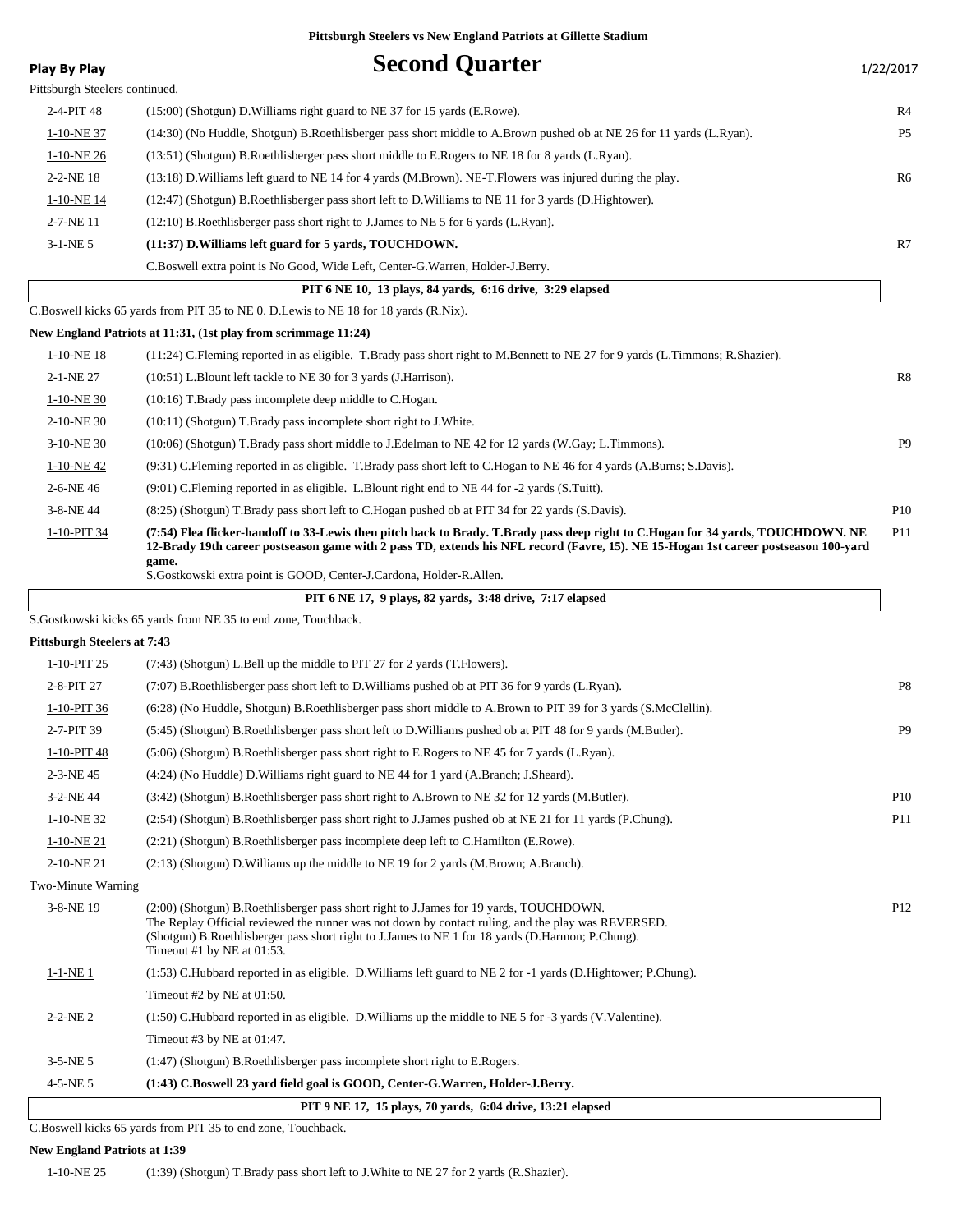2-8-NE 27 (1:17) (No Huddle, Shotgun) T.Brady pass short right to J.White to NE 28 for 1 yard (L.Timmons).

3-7-NE 28 (:41) (Shotgun) T.Brady pass short middle to D.Amendola to NE 36 for 8 yards (S.Davis). P12

1-10-NE 36 (:23) (No Huddle) T.Brady spiked the ball to stop the clock.

2-10-NE 36 (:22) (Shotgun) T.Brady pass short left to M.Bennett to NE 38 for 2 yards (L.Timmons).

| <b>END OF OUARTER</b>       |              | Time |                  | <b>First Downs</b> |                 | <b>Efficiencies</b> |        |  |
|-----------------------------|--------------|------|------------------|--------------------|-----------------|---------------------|--------|--|
|                             | <b>Score</b> | Poss |                  |                    | $R$ $P$ $X$ $T$ | 3 Down              | 4 Down |  |
| <b>Pittsburgh Steelers</b>  |              | 9:33 |                  | 360                |                 | 3/4                 | 0/0    |  |
| <b>New England Patriots</b> |              | 5:27 | $\blacksquare$ 1 | $\overline{4}$ 0   |                 | 3/3                 | 0/0    |  |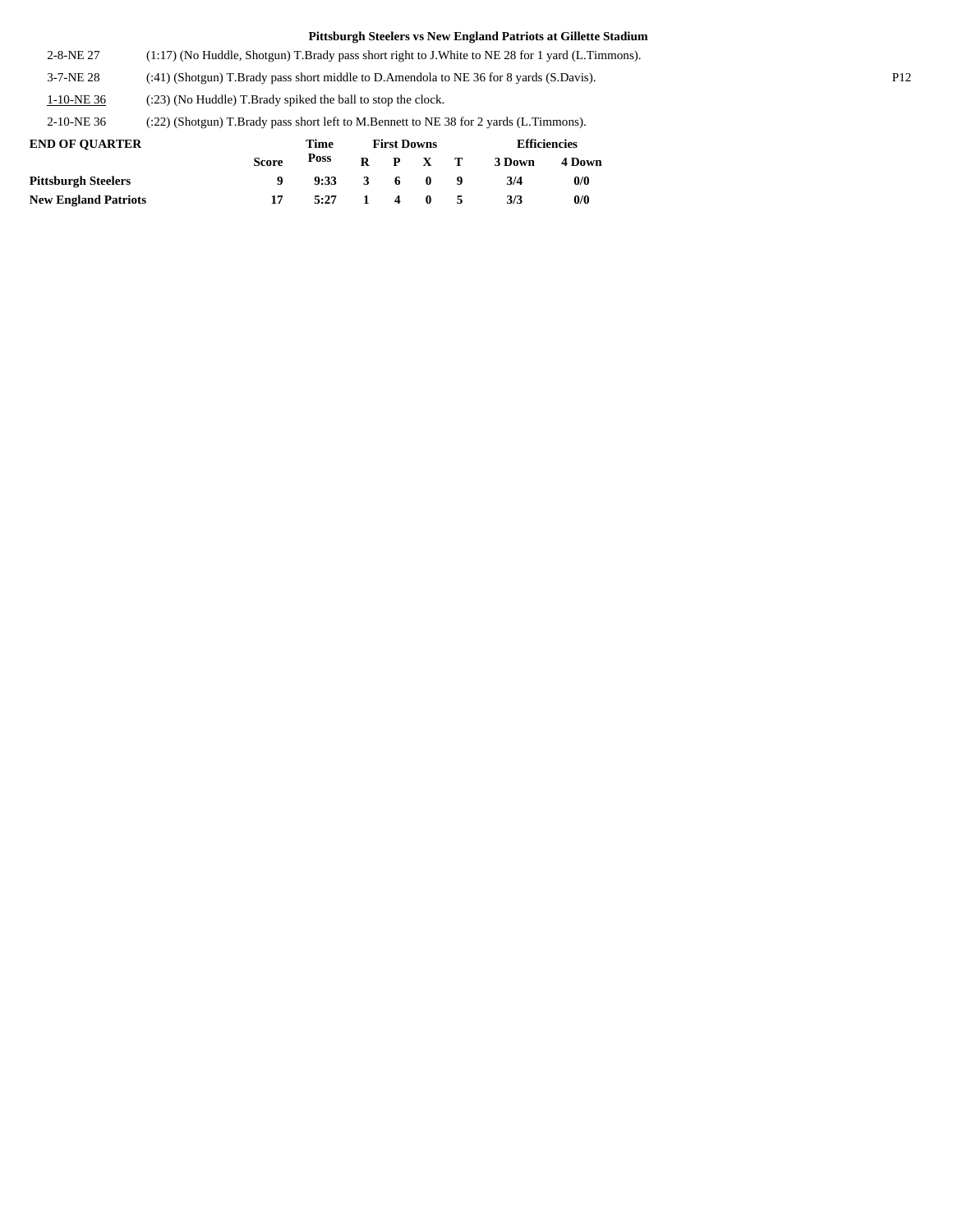### **Play By Play Play Play Play Play By Play Play By Play Play By Play Play Play Play Play Play Play Play Play Play Play Play Play Play Play Play Play Play Play Play Play**

PIT elects to Receive, and NE elects to defend the South goal.

S.Gostkowski kicks 65 yards from NE 35 to PIT 0. S.Coates pushed ob at PIT 31 for 31 yards (P.Chung).

#### **Pittsburgh Steelers at 15:00, (1st play from scrimmage 14:49)**

1-10-PIT 31 (14:49) (Shotgun) B.Roethlisberger pass short right to S.Coates to PIT 35 for 4 yards (E.Rowe). 2-6-PIT 35 (14:09) (Shotgun) D.Williams up the middle to PIT 37 for 2 yards (E.Roberts). 3-4-PIT 37 (13:29) (Shotgun) B.Roethlisberger pass incomplete short middle to E.Rogers [T.Flowers]. 4-4-PIT 37 (13:19) J.Berry punts 47 yards to NE 16, Center-G.Warren, fair catch by J.Edelman.

#### **New England Patriots at 13:10**

|                 | PIT 9 NE 20, 9 plays, 55 yards, 1 penalty, 3:11 drive, 5:01 elapsed                                                                                                                                                           |                 |
|-----------------|-------------------------------------------------------------------------------------------------------------------------------------------------------------------------------------------------------------------------------|-----------------|
| 4-10-PIT 29     | (10:04) S.Gostkowski 47 vard field goal is GOOD, Center-J.Cardona, Holder-R.Allen.                                                                                                                                            |                 |
| 3-10-PIT 29     | $(10:09)$ (Shotgun) T.Brady pass incomplete short left to M.Mitchell.                                                                                                                                                         |                 |
| 2-10-PIT 29     | $(10:45)$ (Shotgun) D. Lewis left tackle to PIT 29 for no gain (J. Harrison).                                                                                                                                                 |                 |
| 1-10-PIT 29     | (10:50) (No Huddle, Shotgun) T.Brady pass incomplete short left to J.Edelman.                                                                                                                                                 |                 |
| 1-10-NE47       | Pittsburgh challenged the runner was down by contact ruling, and the play was Upheld. The ruling on the field stands. (Timeout #1.)<br>(11:16) T.Brady pass deep left to C.Hogan to PIT 29 for 24 yards (A.Burns; L.Timmons). | P <sub>15</sub> |
| $3-1-NE$ 45     | $(11:43)$ T.Brady up the middle to NE 47 for 2 yards (L.Timmons).                                                                                                                                                             | R14             |
| 2-2-NE44        | (12:17) (No Huddle) L. Blount left guard to NE 45 for 1 yard (J. Harrison).                                                                                                                                                   |                 |
| 1-10-NE 36      | $(12:42)$ T.Brady pass short middle to L.Blount to NE 44 for 8 yards (L.Walton).                                                                                                                                              |                 |
|                 | PENALTY on PIT-R.Shazier, Unnecessary Roughness, 15 yards, enforced at NE 21 - No Play.                                                                                                                                       | X13             |
| $2 - 5 - NE$ 21 | (12:48) (No Huddle, Shotgun) T.Brady pass incomplete short middle to J.Edelman.                                                                                                                                               |                 |
| $1-10-NE$ 16    | (13:10) (Shotgun) T.Brady pass short right to D.Lewis to NE 21 for 5 yards (B.Dupree; L.Walton).                                                                                                                              |                 |
|                 |                                                                                                                                                                                                                               |                 |

#### S.Gostkowski kicks 65 yards from NE 35 to end zone, Touchback.

#### **Pittsburgh Steelers at 9:59**

| 1-10-PIT 25                         | (9:59) (Shotgun) D. Williams right guard to PIT 27 for 2 yards (J. Sheard; M. Brown).                                                                                                                                      |                 |
|-------------------------------------|----------------------------------------------------------------------------------------------------------------------------------------------------------------------------------------------------------------------------|-----------------|
| 2-8-PIT 27                          | (9:20) (Shotgun) B.Roethlisberger pass incomplete short right to J.James.                                                                                                                                                  |                 |
| 3-8-PIT 27                          | (9:15) (Shotgun) B.Roethlisberger pass deep middle to E.Rogers to PIT 46 for 19 yards (K.Van Noy).                                                                                                                         | P <sub>13</sub> |
| 1-10-PIT 46                         | (8.43) (Shotgun) D. Williams right tackle to PIT 45 for -1 yards (M. Brown).                                                                                                                                               |                 |
| 2-11-PIT 45                         | (8.02) (Shotgun) B.Roethlisberger pass short left to A.Brown ran ob at NE 42 for 13 yards.                                                                                                                                 | P <sub>14</sub> |
| 1-10-NE42                           | (7:34) (Shotgun) D. Williams right end to NE 39 for 3 yards (L. Ryan).                                                                                                                                                     |                 |
| 2-7-NE 39                           | $(6.56)$ B. Roethlisberger pass incomplete deep middle to D. Heyward-Bey.                                                                                                                                                  |                 |
| 3-7-NE 39                           | (6:48) (Shotgun) B.Roethlisberger pass incomplete short right to J.James. PIT-J.James was injured during the play.                                                                                                         |                 |
| 4-7-NE 39                           | (6:44) J.Berry punts 27 yards to NE 12, Center-G.Warren, fair catch by J.Edelman.                                                                                                                                          |                 |
| <b>New England Patriots at 6:36</b> |                                                                                                                                                                                                                            |                 |
| 1-10-NE 12                          | $(6:36)$ D. Lewis up the middle to NE 10 for $-2$ yards (L. Timmons).                                                                                                                                                      |                 |
| 2-12-NE 10                          | $(6.07)$ (Shotgun) T.Brady pass short left to J.White to NE 15 for 5 yards (W.Gay).                                                                                                                                        |                 |
| 3-7-NE 15                           | (5:39) (No Huddle, Shotgun) T.Brady pass short right to J.Edelman to NE 32 for 17 yards (M.Mitchell; R.Cockrell).                                                                                                          | P <sub>16</sub> |
| 1-10-NE 32                          | (5:03) (Shotgun) T.Brady pass short left to J.Develin to NE 45 for 13 yards (S.Davis).                                                                                                                                     | P17             |
| 1-10-NE45                           | $(4:28)$ L.Blount up the middle to NE 42 for $-3$ vards (B.Dupree).                                                                                                                                                        |                 |
| 2-13-NE42                           | (4:01) T.Brady pass deep middle to C.Hogan to PIT 19 for 39 yards (M.Mitchell). NE 12-Brady 11th career 300-yard postseason game, extends                                                                                  | P18             |
| 1-10-PIT 19                         | NFL record (Peyton Manning 9). NE 15-Hogan 180 receiving vards, new franchise postseason record (153, Branch 1/14/06 at Denver).<br>(3:21) L.Blount left tackle to PIT 1 for 18 yards (J.Jones; B.Dupree).                 | R <sub>19</sub> |
| $1-1-PIT$ 1                         | (2:49) (No Huddle) L.Blount up the middle for 1 yard, TOUCHDOWN. NE 29-Blount 8th career postseason rush TD, ties 4 others for<br>11th all-time.<br>S. Gostkowski extra point is GOOD, Center-J. Cardona, Holder-R. Allen. | R20             |

#### **PIT 9 NE 27, 8 plays, 88 yards, 3:52 drive, 12:16 elapsed**

S.Gostkowski kicks 65 yards from NE 35 to end zone, Touchback.

#### **Pittsburgh Steelers at 2:44**

| 1-10-PIT 25                         | (2:44) (Shotgun) B.Roethlisberger pass short middle to E.Rogers to PIT 30 for 5 yards (K.Van Noy). FUMBLES (K.Van Noy), RECOVERED by |
|-------------------------------------|--------------------------------------------------------------------------------------------------------------------------------------|
|                                     | NE-R.Ninkovich at PIT 28. R.Ninkovich to PIT 28 for no gain (J.James).                                                               |
| <b>New England Patriots at 2:36</b> |                                                                                                                                      |

| 1-10-PIT 28 | (2:36) (Shotgun) T.Brady pass short left to J.Edelman pushed ob at PIT 10 for 18 yards (A.Burns). | P21 |
|-------------|---------------------------------------------------------------------------------------------------|-----|
| 1-10-PIT 10 | $(2:09)$ J. White right guard to PIT 10 for no gain (W.Gay).                                      |     |
| 2-10-PIT 10 | $(1:45)$ T.Brady pass incomplete short left to C.Hogan.                                           |     |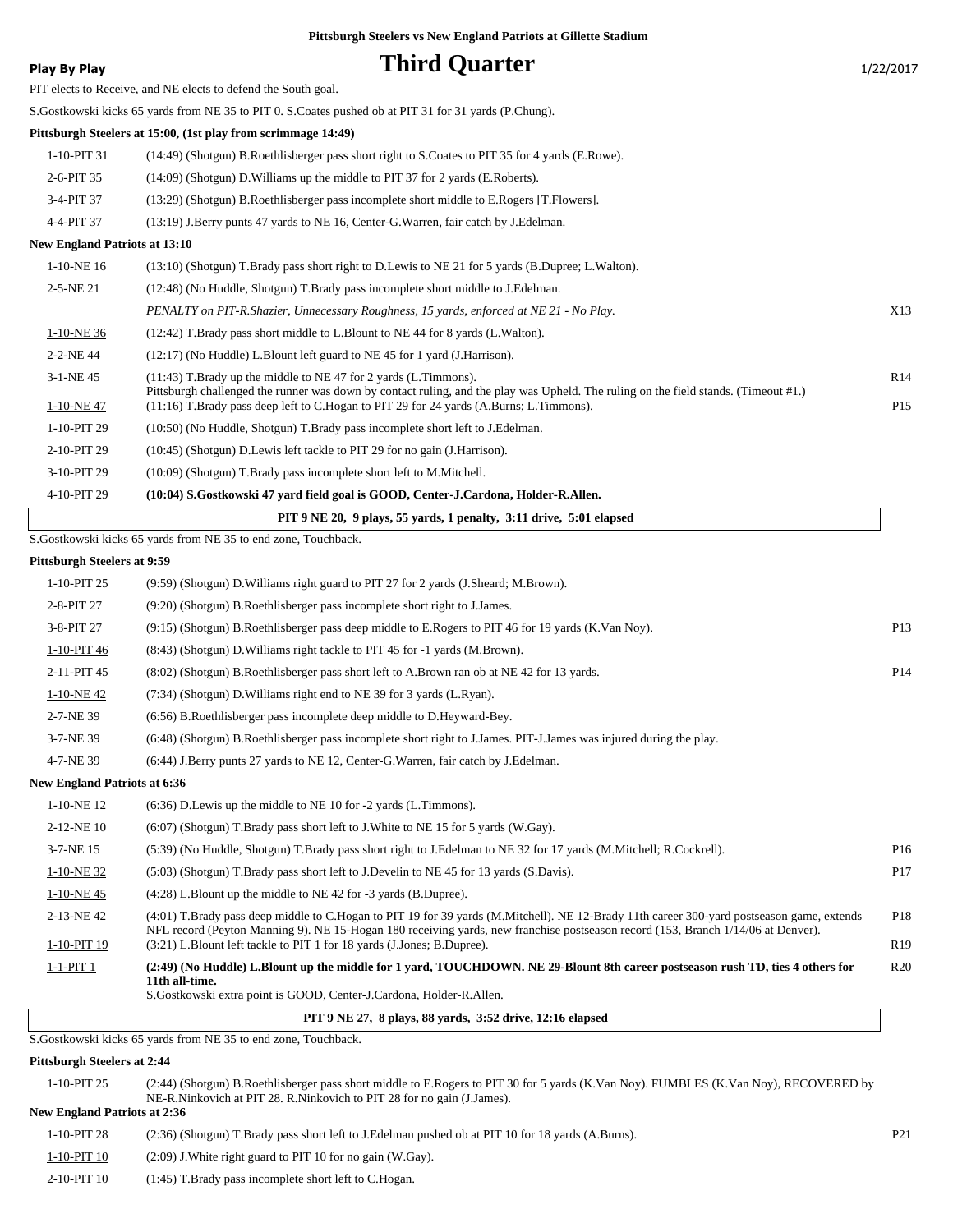3-10-PIT 10 (1:40) (Shotgun) T.Brady pass short middle to J.Edelman for 10 yards, TOUCHDOWN. NE 12-Brady 9th career postseason game with 3 P22 **pass TD, ties Joe Montana for most all-time. NE 11-Edelman 4th career postseason 100-yard game, ties franchise record (Branch).** S.Gostkowski extra point is No Good, Wide Right, Center-J.Cardona, Holder-R.Allen.

#### **PIT 9 NE 33, 4 plays, 28 yards, 1:01 drive, 13:25 elapsed**

S.Gostkowski kicks 65 yards from NE 35 to end zone, Touchback.

#### **Pittsburgh Steelers at 1:35**

|                       | Poss<br>4 Down<br>R<br>3 Down<br>Score<br>P                                                                                  |                 |  |  |  |  |  |  |  |  |
|-----------------------|------------------------------------------------------------------------------------------------------------------------------|-----------------|--|--|--|--|--|--|--|--|
| <b>END OF OUARTER</b> | <b>Efficiencies</b><br>Time<br><b>First Downs</b>                                                                            |                 |  |  |  |  |  |  |  |  |
| 2-10-NE 22            | $(11)$ (Shotgun) B. Roethlisberger pass short right to A. Brown to NE 13 for 9 yards (C. Long).                              |                 |  |  |  |  |  |  |  |  |
| 1-10-NE 22            | (:18) (No Huddle, Shotgun) B.Roethlisberger pass incomplete deep left to S.Coates.                                           |                 |  |  |  |  |  |  |  |  |
| 1-10-NE 40            | (:46) (Shotgun) B.Roethlisberger pass short right to A.Brown to NE 22 for 18 yards (D.McCourty).                             | P <sub>17</sub> |  |  |  |  |  |  |  |  |
|                       | PENALTY on NE-L.Ryan, Defensive Holding, 5 yards, enforced at NE 45 - No Play.                                               |                 |  |  |  |  |  |  |  |  |
| 1-10-NE 45            | (:54) (Shotgun) B.Roethlisberger pass incomplete short right to J.James.                                                     |                 |  |  |  |  |  |  |  |  |
| 1-10-PIT 25           | P <sub>15</sub><br>(1:35) (Shotgun) B.Roethlisberger pass deep right to S.Coates to NE 45 for 30 yards (D.McCourty; E.Rowe). |                 |  |  |  |  |  |  |  |  |
|                       |                                                                                                                              |                 |  |  |  |  |  |  |  |  |

|                             | <b>Score</b> | Poss           |       |  |     | R P X T 3Down | 4 Dow |
|-----------------------------|--------------|----------------|-------|--|-----|---------------|-------|
| Pittsburgh Steelers         |              | $6:56$ 0 4 1 5 |       |  |     |               | 0/0   |
| <b>New England Patriots</b> |              | 8:04           | 3 6 1 |  | -10 | 3/4           | 0/0   |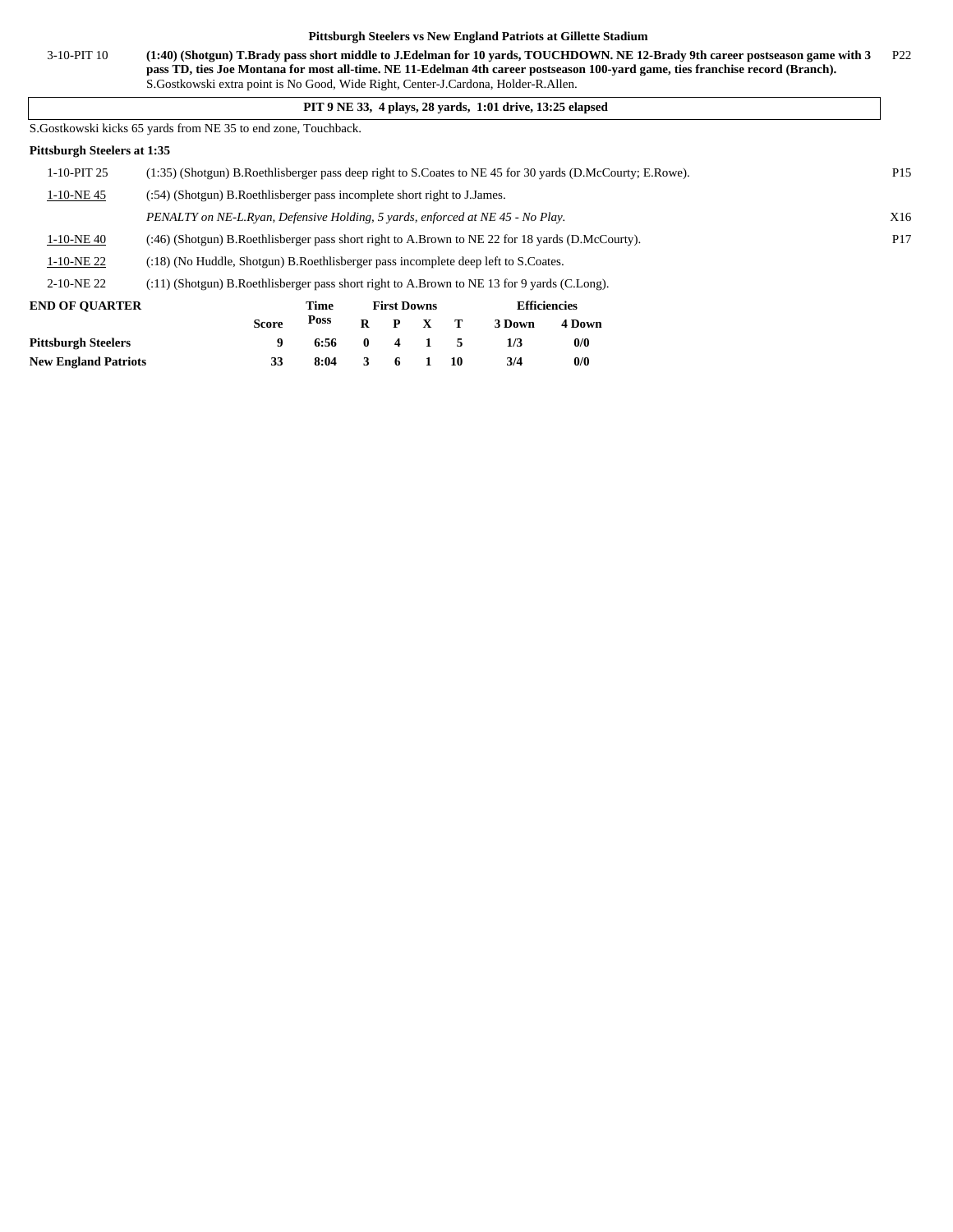| Play By Play                         | <b>Fourth Quarter</b>                                                                                                                                                                                                                                                                                                      | 1/22/2017       |
|--------------------------------------|----------------------------------------------------------------------------------------------------------------------------------------------------------------------------------------------------------------------------------------------------------------------------------------------------------------------------|-----------------|
| Pittsburgh Steelers continued.       |                                                                                                                                                                                                                                                                                                                            |                 |
| $3-1-NE$ 13                          | (15:00) (Shotgun) B.Roethlisberger pass short right to C.Hamilton to NE 6 for 7 yards (E.Rowe).                                                                                                                                                                                                                            | P <sub>18</sub> |
| $1-6-NE$ 6                           | (14:30) (Shotgun) D. Williams up the middle to NE 5 for 1 yard (A. Branch).                                                                                                                                                                                                                                                |                 |
| $2 - 5 - NE$ 5                       | (13:56) (Shotgun) D. Williams left guard to NE 2 for 3 yards (D. Hightower).                                                                                                                                                                                                                                               |                 |
| $3-2-NE2$                            | (13:21) (Shotgun) B.Roethlisberger pass incomplete short middle to C.Hamilton.                                                                                                                                                                                                                                             |                 |
|                                      | PENALTY on PIT-C.Hamilton, Illegal Touch Pass, 0 yards, enforced at NE 2.                                                                                                                                                                                                                                                  |                 |
|                                      | Timeout #1 by NE at $13:11$ .                                                                                                                                                                                                                                                                                              |                 |
| $4-2-NE2$                            | (13:11) (Shotgun) B.Roethlisberger pass incomplete short right to C.Hamilton (L.Ryan).                                                                                                                                                                                                                                     |                 |
| <b>New England Patriots at 13:06</b> |                                                                                                                                                                                                                                                                                                                            |                 |
| $1-10-NE2$                           | (13:06) C.Fleming reported in as eligible. L.Blount right tackle to NE 11 for 9 yards (S.Davis; M.Mitchell).                                                                                                                                                                                                               |                 |
| 2-1-NE 11                            | (12:32) C.Fleming reported in as eligible. L.Blount left guard to NE 13 for 2 yards (L.Timmons).                                                                                                                                                                                                                           | R <sub>23</sub> |
| $1-10-NE$ 13                         | (11:53) T.Brady pass short left to J.Edelman to NE 14 for 1 yard (R.Shazier; M.Mitchell).                                                                                                                                                                                                                                  |                 |
| 2-9-NE 14                            | $(11:18)$ (Shotgun) D. Lewis up the middle to NE 17 for 3 yards (J. Hargrave; W. Gay).                                                                                                                                                                                                                                     |                 |
| 3-6-NE 17                            | (10:40) (Shotgun) T.Brady pass incomplete short middle to J.Edelman.                                                                                                                                                                                                                                                       |                 |
| 4-6-NE 17                            | (10:36) R.Allen punts 58 yards to PIT 25, Center-J.Cardona. A.Brown to PIT 35 for 10 yards (J.Jones).                                                                                                                                                                                                                      |                 |
| <b>Pittsburgh Steelers at 10:26</b>  |                                                                                                                                                                                                                                                                                                                            |                 |
| 1-10-PIT 35                          | (10:26) (Shotgun) B.Roethlisberger pass deep right intended for D.Heyward-Bey INTERCEPTED by E.Rowe at NE 31. E.Rowe pushed ob at PIT<br>32 for 37 yards (M.Pouncey).                                                                                                                                                      |                 |
| <b>New England Patriots at 10:14</b> |                                                                                                                                                                                                                                                                                                                            |                 |
| 1-10-PIT 32<br>1-10-PIT 19           | (10:14) (Shotgun) T.Brady pass short right to J.Edelman to PIT 19 for 13 yards (B.Dupree). NE 12-Brady 375 pass yds, new franchise postseason<br>game record (Brady 367 in 2014 Divisional Playoff vs Baltimore).<br>(9:29) (Shotgun) T.Brady pass short right to M.Bennett to PIT 17 for 2 yards (L.Timmons; J.Hargrave). | P <sub>24</sub> |
| 2-8-PIT 17                           | (8.51) T.Brady pass short right to M.Bennett to PIT 10 for 7 yards (R.Cockrell).                                                                                                                                                                                                                                           |                 |
| 3-1-PIT 10                           | (8.22) L.Blount up the middle to PIT 4 for 6 yards (R.Shazier; M.Mitchell).                                                                                                                                                                                                                                                | R <sub>25</sub> |
| $1-4-PIT4$                           | (7:56) L.Blount left tackle to PIT 7 for -3 yards (L.Timmons).                                                                                                                                                                                                                                                             |                 |
| 2-7-PIT 7                            | (7:26) (Shotgun) T.Brady pass incomplete short left to C.Hogan.                                                                                                                                                                                                                                                            |                 |
|                                      | PENALTY on PIT-J.Harrison, Defensive Offside, 4 yards, enforced at PIT 7 - No Play.                                                                                                                                                                                                                                        |                 |
| $2-3-PIT3$                           | (7:18) (Shotgun) T.Brady pass incomplete short left to C.Hogan [S.Tuitt].                                                                                                                                                                                                                                                  |                 |
| $3-3-PIT3$                           | (7:10) (Shotgun) PENALTY on NE-M.Bennett, False Start, 5 yards, enforced at PIT 3 - No Play.                                                                                                                                                                                                                               |                 |
| $3-8-PIT8$                           | (7:10) (Shotgun) T.Brady sacked at PIT 8 for 0 yards (S.Davis).                                                                                                                                                                                                                                                            |                 |
| 4-8-PIT 8                            | (6:27) S.Gostkowski 26 yard field goal is GOOD, Center-J.Cardona, Holder-R.Allen. NE 3-Gostkowski now has 154 career postseason<br>points, passing Gary Anderson for 3rd all-time.                                                                                                                                         |                 |
|                                      | PIT 9 NE 36, 8 plays, 24 yards, 1 penalty, 3:50 drive, 8:36 elapsed                                                                                                                                                                                                                                                        |                 |
|                                      | S. Gostkowski kicks 65 yards from NE 35 to end zone, Touchback.                                                                                                                                                                                                                                                            |                 |
| <b>Pittsburgh Steelers at 6:24</b>   |                                                                                                                                                                                                                                                                                                                            |                 |
| 1-10-PIT 25                          | (6:24) (Shotgun) B.Roethlisberger pass short right to J.James ran ob at PIT 31 for 6 yards.                                                                                                                                                                                                                                |                 |
| 2-4-PIT 31                           | (5.53) (No Huddle, Shotgun) B.Roethlisberger pass short middle to D.Williams to PIT 38 for 7 yards (K.Van Noy).                                                                                                                                                                                                            | P <sub>19</sub> |
| 1-10-PIT 38                          | (5:28) (Shotgun) B.Roethlisberger pass short right to D.Williams to PIT 45 for 7 yards (D.Harmon; P.Chung).                                                                                                                                                                                                                |                 |
| 2-3-PIT 45                           | (5:02) (Shotgun) B.Roethlisberger pass incomplete short middle to E.Rogers.                                                                                                                                                                                                                                                |                 |
| 3-3-PIT 45                           | (4:56) (Shotgun) B.Roethlisberger pass short right to A.Brown to NE 44 for 11 yards (M.Butler).                                                                                                                                                                                                                            | P <sub>20</sub> |
| $1-10-NE$ 44                         | (4:30) (No Huddle, Shotgun) B.Roethlisberger pass short left to E.Rogers to NE 40 for 4 yards (D.McCourty).                                                                                                                                                                                                                |                 |
| $2-6-NE$ 40                          | (3:56) (Shotgun) B.Roethlisberger pass incomplete deep left to S.Coates.                                                                                                                                                                                                                                                   |                 |
| 3-6-NE 40                            | (3:47) (Shotgun) B.Roethlisberger pass short left to D.Williams ran ob at NE 30 for 10 yards.                                                                                                                                                                                                                              | P <sub>21</sub> |
| $1-10-NE$ 30                         | (3:42) (Shotgun) B.Roethlisberger pass deep right to C.Hamilton for 30 yards, TOUCHDOWN.                                                                                                                                                                                                                                   | P <sub>22</sub> |
|                                      | Timeout #2 by NE at 03:36.                                                                                                                                                                                                                                                                                                 |                 |

(Shotgun) TWO-POINT CONVERSION ATTEMPT. B.Roethlisberger pass to D.Williams is complete. ATTEMPT SUCCEEDS.

 **PIT 17 NE 36, 9 plays, 75 yards, 2:48 drive, 11:24 elapsed**

(Onside Kick formation) C.Boswell kicks onside 17 yards from PIT 35 to NE 48, out of bounds.

### **New England Patriots at 3:36, (1st play from scrimmage 3:35)**

1-10-NE 48 (3:35) L.Blount up the middle to PIT 49 for 3 yards (R.Shazier). 2-7-PIT 49 (2:52) L.Blount left guard to PIT 43 for 6 yards (J.Jones; S.Davis). Timeout #2 by PIT at 02:44.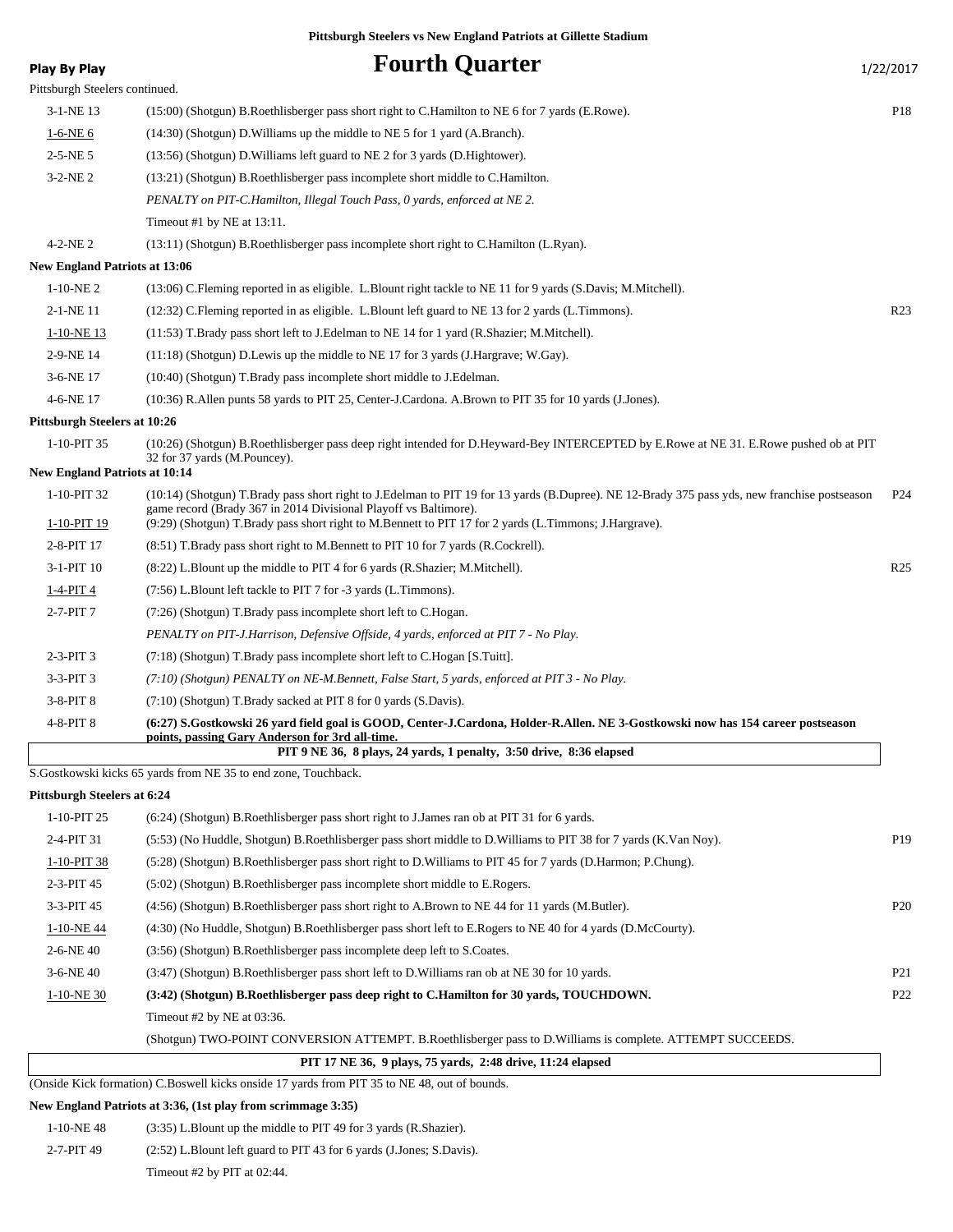| 3-1-PIT 43                           | (2:44) L.Blount up the middle to PIT 40 for 3 yards (B.Dupree).                                                                                                                                                                                                                                                                                                                                                                                                                                           |              |             |              |                    |              |   |        | R26                 |  |  |
|--------------------------------------|-----------------------------------------------------------------------------------------------------------------------------------------------------------------------------------------------------------------------------------------------------------------------------------------------------------------------------------------------------------------------------------------------------------------------------------------------------------------------------------------------------------|--------------|-------------|--------------|--------------------|--------------|---|--------|---------------------|--|--|
| Two-Minute Warning                   |                                                                                                                                                                                                                                                                                                                                                                                                                                                                                                           |              |             |              |                    |              |   |        |                     |  |  |
| $1-10-PIT$ 40                        | $(2:00)$ C. Fleming reported in as eligible. T. Brady kneels to PIT 41 for $-1$ yards.                                                                                                                                                                                                                                                                                                                                                                                                                    |              |             |              |                    |              |   |        |                     |  |  |
| 2-11-PIT 41                          | $(1.18)$ C. Fleming reported in as eligible. T. Brady kneels to PIT 42 for -1 yards.                                                                                                                                                                                                                                                                                                                                                                                                                      |              |             |              |                    |              |   |        |                     |  |  |
| 3-12-PIT 42<br><b>END OF OUARTER</b> | (:38) C.Fleming reported in as eligible. T.Brady kneels to PIT 43 for -1 yards. Patriots 9th Super Bowl appearance, most all-time (Broncos,<br>Cowboys & Steelers, 8). Patriots 31st postseason win, 4th-most all-time (GB, 33, Dallas, 34 & Pitt 35). NE-12 Brady's 7th conference<br>championship, most all-time (Lodish, 6). Bill Belichick 7th conference championship, most by head coach in NFL history (Shula, 6). Robert<br>Kraft's 8th conference championship, most in NFL history (Bowlen, 7). |              |             |              |                    |              |   |        |                     |  |  |
|                                      |                                                                                                                                                                                                                                                                                                                                                                                                                                                                                                           |              | Time        |              | <b>First Downs</b> |              |   |        | <b>Efficiencies</b> |  |  |
|                                      |                                                                                                                                                                                                                                                                                                                                                                                                                                                                                                           | <b>Score</b> | <b>Poss</b> | R            | P                  | X.           | т | 3 Down | 4 Down              |  |  |
| <b>Pittsburgh Steelers</b>           |                                                                                                                                                                                                                                                                                                                                                                                                                                                                                                           | 17           | 4:54        | $\mathbf{0}$ | 5                  | $\mathbf{0}$ | 5 | 3/4    | 0/1                 |  |  |
| <b>New England Patriots</b>          |                                                                                                                                                                                                                                                                                                                                                                                                                                                                                                           | 36           | 10:06       | 3            |                    | 0            | 4 | 2/5    | 0/0                 |  |  |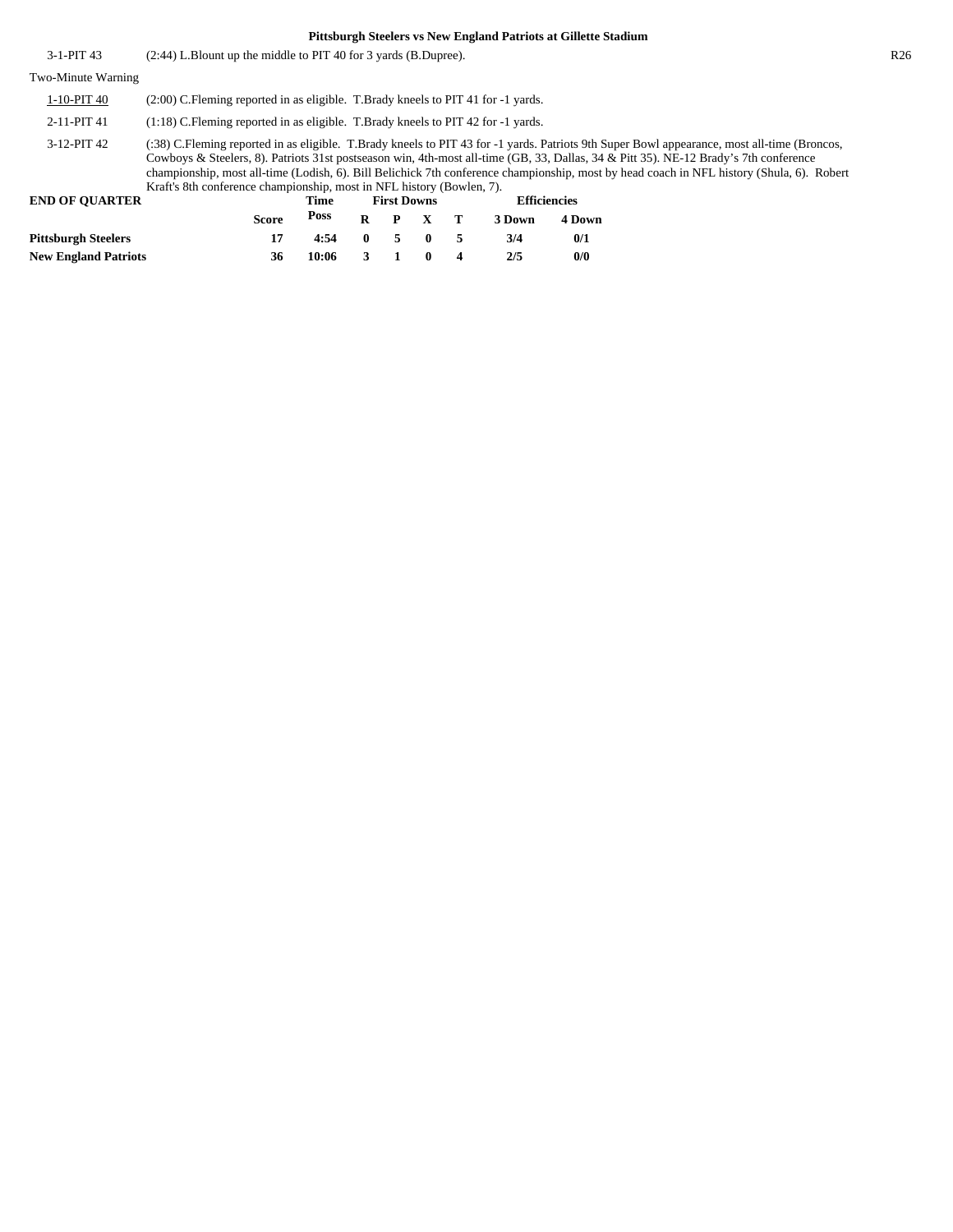# **Miscellaneous Statistics Report**

**Pittsburgh Steelers vs New England Patriots**

**1/22/2017 at Gillette Stadium**

### **Ten Longest Plays for Pittsburgh Steelers**

| Yards | Otr | <b>Play Start</b>         | <b>Play Description</b>                                                                                                                                                                                                                                                                          |
|-------|-----|---------------------------|--------------------------------------------------------------------------------------------------------------------------------------------------------------------------------------------------------------------------------------------------------------------------------------------------|
| 30    |     | 3 1-10-PIT 25             | (1:35) (Shotgun) B.Roethlisberger pass deep right to S.Coates to NE 45 for 30 yards (D.McCourty; E.Rowe).                                                                                                                                                                                        |
| 30    |     | 4 1-10-NE 30              | (3:42) (Shotgun) B.Roethlisberger pass deep right to C.Hamilton for 30 yards, TOUCHDOWN.                                                                                                                                                                                                         |
| 19    |     | 3 3-8-PIT 27              | (9:15) (Shotqun) B.Roethlisberger pass deep middle to E.Rogers to PIT 46 for 19 yards (K.Van Noy).                                                                                                                                                                                               |
| 18    |     | 2 3-8-NE 19               | (2:00) (Shotgun) B.Roethlisberger pass short right to J.James for 19 yards, TOUCHDOWN.<br>The Replay Official reviewed the runner was not down by contact ruling, and the play was REVERSED.<br>(Shotgun) B.Roethlisberger pass short right to J.James to NE 1 for 18 yards (D.Harmon; P.Chung). |
| 18    |     | 3 1-10-NE 40              | (:46) (Shotgun) B.Roethlisberger pass short right to A.Brown to NE 22 for 18 yards (D.McCourty).                                                                                                                                                                                                 |
| 16    |     | $1 \quad 3 - 10 - PIT$ 16 | (1:57) (Shotgun) B.Roethlisberger pass short left to E.Rogers to PIT 32 for 16 yards (D.McCourty).                                                                                                                                                                                               |
| 15    |     | 2 2-4-PIT 48              | (15:00) (Shotgun) D. Williams right guard to NE 37 for 15 yards (E. Rowe).                                                                                                                                                                                                                       |
| 13    |     | 3 2-11-PIT 45             | (8:02) (Shotgun) B.Roethlisberger pass short left to A.Brown ran ob at NE 42 for 13 yards.                                                                                                                                                                                                       |
| 12    |     | 2 3-2-NE 44               | (3:42) (Shotgun) B.Roethlisberger pass short right to A.Brown to NE 32 for 12 yards (M.Butler).                                                                                                                                                                                                  |
| 11    |     | 2 1-10-NE 37              | (14:30) (No Huddle, Shotgun) B.Roethlisberger pass short middle to A.Brown pushed ob at NE 26 for 11 yards (L.Ryan).                                                                                                                                                                             |

### **Ten Longest Plays for New England Patriots**

| Yards | 0tr | <b>Play Start</b> | <b>Play Description</b>                                                                                               |
|-------|-----|-------------------|-----------------------------------------------------------------------------------------------------------------------|
| 41    |     | 1-10-NE 37        | (14:32) (Shotgun) T.Brady pass short left to J.Edelman to PIT 22 for 41 yards (M.Mitchell). NE 11-Edelman 77th career |
| 39    |     | 3 2-13-NE 42      | (4:01) T.Brady pass deep middle to C.Hogan to PIT 19 for 39 yards (M.Mitchell). NE 12-Brady 11th career 300-yard      |
| 34    |     | 2 1-10-PIT 34     | (7:54) Flea flicker-handoff to 33-Lewis then pitch back to Brady. T.Brady pass deep right to C.Hogan for 34 yards,    |
| 26    |     | 1 1-10-NE43       | (4:55) (Shotgun) T.Brady pass deep left to C.Hogan to PIT 31 for 26 yards (S.Davis).                                  |
| 24    |     | 3 1-10-NE 47      | (11:16) T.Brady pass deep left to C.Hogan to PIT 29 for 24 yards (A.Burns; L.Timmons).                                |
| 22    |     | 2 3-8-NE 44       | (8:25) (Shotgun) T.Brady pass short left to C.Hogan pushed ob at PIT 34 for 22 yards (S.Davis).                       |
| 18    |     | 3 1-10-PIT 19     | (3:21) L. Blount left tackle to PIT 1 for 18 yards (J. Jones; B. Dupree).                                             |
| 18    |     | 3 1-10-PIT 28     | (2:36) (Shotgun) T.Brady pass short left to J.Edelman pushed ob at PIT 10 for 18 yards (A.Burns).                     |
| 17    |     | 3 3-7-NE 15       | (5:39) (No Huddle, Shotgun) T.Brady pass short right to J.Edelman to NE 32 for 17 yards (M.Mitchell; R.Cockrell).     |
| 16    |     | 3-6-PIT 16        | (2:55) (Shotgun) T.Brady pass deep right to C.Hogan for 16 yards, TOUCHDOWN.                                          |

| <b>Touchdown Scoring Information</b> |                      | <b>Offense</b> |             | <b>Defense</b> Special Teams |
|--------------------------------------|----------------------|----------------|-------------|------------------------------|
| VISITOR                              | Pittsburgh Steelers  |                | $^{\prime}$ |                              |
| <b>HOME</b>                          | New England Patriots |                | $\Omega$    |                              |

|           | <b>Player Scoring Information</b> |     |            |                        |  |                          |   |                  |            |    |              |             |                   |      |        |
|-----------|-----------------------------------|-----|------------|------------------------|--|--------------------------|---|------------------|------------|----|--------------|-------------|-------------------|------|--------|
|           | Club Player                       | TD. | Rush<br>TD | <b>Rec KO TD</b><br>TD |  | <b>Punt Int TD</b><br>TD |   | <b>Fum</b><br>TD | Misc<br>TD | FG | <b>XP</b>    | 2Pt<br>Rush | 2Pt<br><b>Rec</b> | Sfty | Points |
| PIT       | D. Williams                       | 0   |            |                        |  | 0                        | 0 | 0                |            | 0  |              | 0           |                   |      | 8      |
| PIT       | C.Hamilton                        | 0   |            |                        |  | 0                        | 0 | 0                | 0          | 0  | 0            | 0           | 0                 | 0    | 6      |
| PIT       | C.Boswell                         | 0   | 0          | 0                      |  | 0                        | 0 | 0                |            |    |              | 0           | 0                 | 0    | 3      |
| <b>NE</b> | C.Hogan                           | 0   | 0          |                        |  | 0                        | 0 | 0                | 0          | 0  | $\mathbf{0}$ | 0           | 0                 | 0    | 12     |
| <b>NE</b> | S.Gostkowski                      | 0   | 0          | 0                      |  | 0                        | 0 | 0                | 0          | 3  |              | 0           | $\mathbf{0}$      | 0    | 12     |
| <b>NE</b> | L.Blount                          | 0   |            | 0                      |  | 0                        | 0 | 0                | 0          | 0  | 0            | 0           | 0                 | 0    | 6      |
| <b>NE</b> | J.Edelman                         | 0   |            |                        |  | 0                        | 0 | 0                | $\bf{0}$   | 0  | 0            | 0           | 0                 | 0    | 6      |

| <b>Possession Detail</b>    | <b>First Half</b> |       | <b>Second Half</b> |       | Game           |       |  |
|-----------------------------|-------------------|-------|--------------------|-------|----------------|-------|--|
|                             | <b>Visitor</b>    | Home  | <b>Visitor</b>     | Home  | <b>Visitor</b> | Home  |  |
| Largest Lead                | 0                 | 11    | 0                  | 27    | 0              | 27    |  |
| Drives Leading              | 0                 | 4     | 0                  | 6     | 0              | 10    |  |
| Time of Possession Leading  | 0:00              | 11:24 | 0:00               | 18:10 | 0:00           | 29:34 |  |
| Largest Deficit             | -11               | 0     | $-27$              | 0     | $-27$          | 0     |  |
| Drives Trailing             | 4                 | 0     | 6                  | 0     | 10             | 0     |  |
| Time of Possession Trailing | 16:44             | 0:00  | 11:50              | 0:00  | 28:34          | 0:00  |  |
| Times Score Tied Up         |                   | 0     |                    | 0     |                | 0     |  |
| Lead Changes                |                   |       |                    | 0     |                |       |  |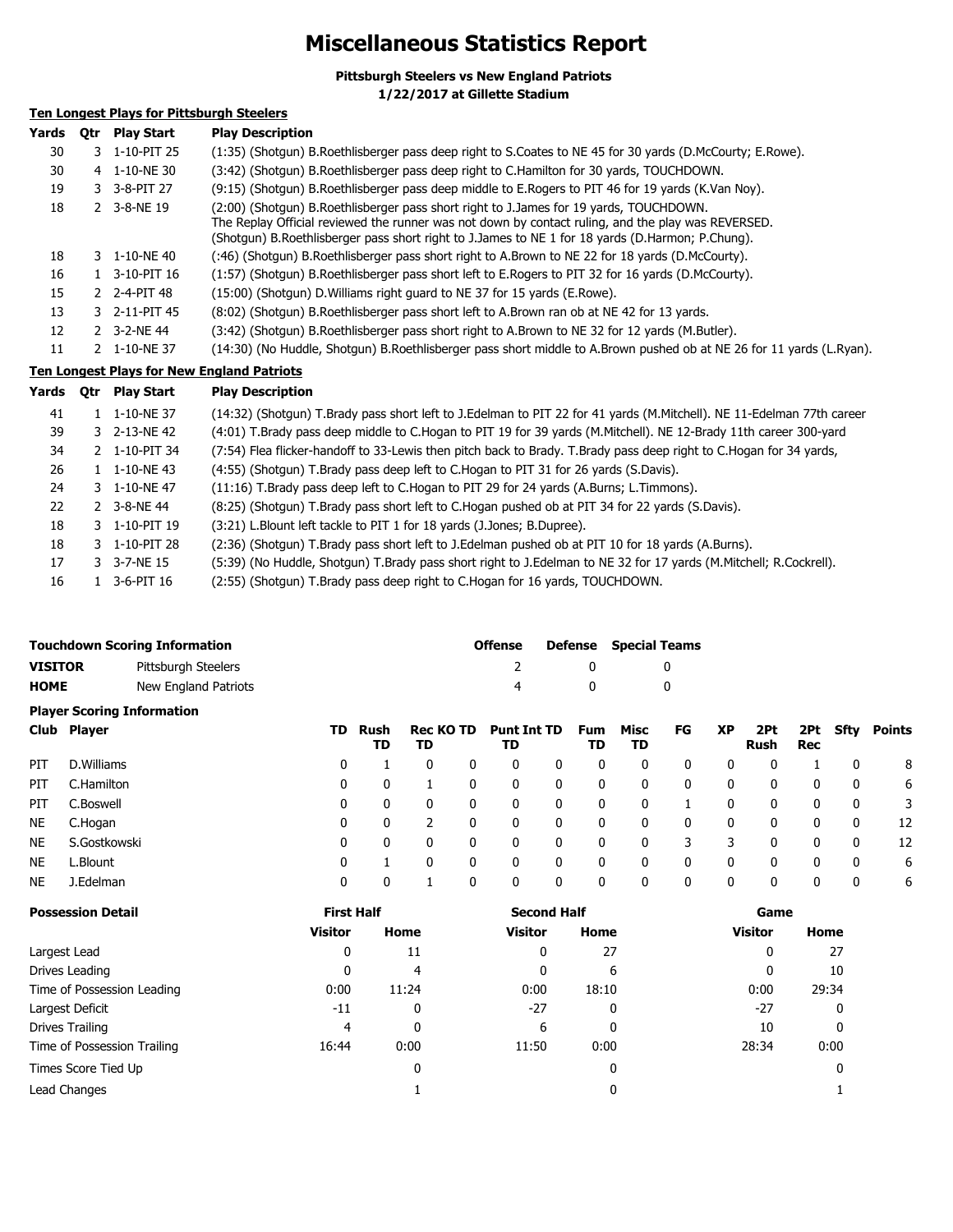# **Playtime Percentage**

*Percent of playtime per player on offense, defense and special teams*

**Pittsburgh Steelers New England Patriots** 

|                         |           | <b>Offense</b>       | <b>Defense</b> | <b>Special Teams</b> |       |                 |           | <b>Offense</b> | <b>Defense</b> | <b>Special Teams</b> |     |
|-------------------------|-----------|----------------------|----------------|----------------------|-------|-----------------|-----------|----------------|----------------|----------------------|-----|
| R Foster                | G         | 69 100%              |                | 2                    |       | 7% N Solder     | Т         | 74 100%        |                | 7                    | 26% |
| M Gilbert               | Τ         | 69 100%              |                | 2                    |       | 7% M Cannon     | Т         | 74 100%        |                | 7                    | 26% |
| D DeCastro              | G         | 69 100%              |                | 2                    |       | 7% S Mason      | G         | 74 100%        |                | $\overline{7}$       | 26% |
| A Villanueva            | T         | 69 100%              |                | $\overline{2}$       |       | 7% J Thuney     | G         | 74 100%        |                | $\overline{7}$       | 26% |
| M Pouncey               | C         | 69 100%              |                |                      |       | D Andrews       | C         | 74 100%        |                |                      |     |
| <b>B</b> Roethlisberger | QB        | 69 100%              |                |                      |       | T Brady         | QB        | 74 100%        |                |                      |     |
| J James                 | <b>TE</b> | 97%<br>67            |                | 3                    |       | 11% J Edelman   | <b>WR</b> | 69<br>93%      |                | 5                    | 19% |
| A Brown                 | <b>WR</b> | 96%<br>66            |                | 2                    |       | 7% C Hogan      | <b>WR</b> | 67<br>91%      |                | $\mathbf{1}$         | 4%  |
| E Rogers                | <b>WR</b> | 59<br>86%            |                |                      |       | M Bennett       | TE        | 68%<br>50      |                |                      |     |
| D Williams              | <b>RB</b> | 58<br>84%            |                |                      |       | M Mitchell      | <b>WR</b> | 48<br>65%      |                |                      |     |
| C Hamilton              | <b>WR</b> | 61%<br>42            |                | 1                    | 4%    | L Blount        | RB        | 30<br>41%      |                |                      |     |
| S Coates                | <b>WR</b> | 25%<br>17            |                | 17                   | 63%   | J White         | <b>RB</b> | 29<br>39%      |                |                      |     |
| L Bell                  | RB        | 11 16%               |                |                      |       | J Develin       | FB        | 25<br>34%      |                | 6                    | 22% |
| D Heyward-Bey           | <b>WR</b> | 10<br>14%            |                | 10                   | 37%   | D Amendola      | <b>WR</b> | 21<br>28%      |                | $\mathbf{1}$         | 4%  |
| D Johnson               | <b>TE</b> | 10%<br>7             |                | 8                    | 30%   | D Lewis         | <b>RB</b> | 17<br>23%      |                | 3                    | 11% |
| X Grimble               | <b>TE</b> | 6%<br>4              |                | 2                    | 7%    | C Fleming       | Τ         | 15%<br>11      |                | 7                    | 26% |
| R Nix                   | FB        | 2<br>3%              |                | 18                   | 67%   | M Slater        | <b>WR</b> | 3<br>4%        |                | 16                   | 59% |
| C Hubbard               | G         | $\overline{2}$<br>3% |                | 2                    | $7\%$ | D McCourty      | <b>FS</b> |                | 69 100%        | 15                   | 56% |
| M Mitchell              | <b>FS</b> |                      | 74 100%        | 11                   | 41%   | L Ryan          | CB        |                | 97%<br>67      | 1                    | 4%  |
| R Shazier               | LB        |                      | 74 100%        | 9                    | 33%   | M Butler        | CB        |                | 97%<br>67      |                      |     |
| <b>B</b> Dupree         | LB        |                      | 74 100%        | 7                    | 26%   | E Rowe          | CB        |                | 88%<br>61      |                      |     |
| R Cockrell              | <b>CB</b> |                      | 74 100%        | 7                    | 26%   | T Flowers       | DE        |                | 58<br>84%      |                      |     |
| L Timmons               | LB        |                      | 74 100%        | 7                    | 26%   | P Chung         | SS        |                | 83%<br>57      | 15                   | 56% |
| S Davis                 | <b>FS</b> |                      | 95%<br>70      | 6                    | 22%   |                 | DT        |                | 70%            |                      | 37% |
| S Tuitt                 | DE        |                      | 69<br>93%      | 7                    | 26%   | A Branch        |           |                | 48             | 10                   |     |
| A Burns                 | CB        |                      | 89%<br>66      | 13                   | 48%   | M Brown         | DT        |                | 65%<br>45      | 3                    | 11% |
| J Harrison              | LB        |                      | 77%<br>57      | 5                    | 19%   | S McClellin     | LB        |                | 62%<br>43      | 14                   | 52% |
| J Hargrave              | <b>NT</b> |                      | 70%<br>52      | 1                    | 4%    | K Van Noy       | LB        |                | 59%<br>41      | 4                    | 15% |
| W Gay                   | <b>CB</b> |                      | 42<br>57%      |                      |       | R Ninkovich     | DE        |                | 55%<br>38      | 4                    | 15% |
| L Walton                | DE        |                      | 30<br>41%      | 10                   | 37%   | J Sheard        | DE        |                | 55%<br>38      |                      |     |
| R Mathews               | DE        |                      | 20 27%         | 6                    | 22%   | D Hightower     | LB        |                | 52%<br>36      | 4                    | 15% |
| J Jones                 | LB        |                      | 17<br>23%      | 8                    | 30%   | D Harmon        | SS        |                | 33<br>48%      | 6                    | 22% |
| <b>D</b> McCullers      | <b>NT</b> |                      | 12%<br>9       | 7                    | 26%   | E Roberts       | LB        |                | 22 32%         | 8                    | 30% |
| J Dangerfield           | SS        |                      | 8<br>11%       | 18                   | 67%   | C Long          | DE        |                | 29%<br>20      |                      |     |
| R Golden                | FS        |                      | 5%<br>4        | 13                   | 48%   | V Valentine     | DT        |                | 14%<br>10      | 3                    | 11% |
| A Chickillo             | LB        |                      |                | 18                   | 67%   | <b>B</b> Mingo  | LB        |                | 6<br>9%        | 16                   | 59% |
| T Matakevich            | LB        |                      |                | 17                   | 63%   | G Grissom       | DE        |                |                | 19                   | 70% |
| V Williams              | LB        |                      |                | 16                   | 59%   | <b>B</b> Bolden | <b>RB</b> |                |                | 17                   | 63% |
| A Moats                 | LB        |                      |                | 12                   | 44%   | <b>B</b> King   | FS        |                |                | 16                   | 59% |
| J Gilbert               | <b>CB</b> |                      |                | 8                    | 30%   | J Jones         | <b>CB</b> |                |                | 16                   | 59% |
| C Boswell               | Κ         |                      |                | 6                    | 22%   | S Gostkowski    | Κ         |                |                | 15                   | 56% |
| J Berry                 | P         |                      |                | 6                    | 22%   | M Lengel        | TE        |                |                | 10                   | 37% |
| G Warren                | LS        |                      |                | 6                    | 22%   | J Cardona       | LS        |                |                | 9                    | 33% |
| F Toussaint             | <b>RB</b> |                      |                | 2                    | 7%    | R Allen         | P         |                |                | 9                    | 33% |
|                         |           |                      |                |                      |       | N Ebner         | <b>FS</b> |                |                | 9                    | 33% |